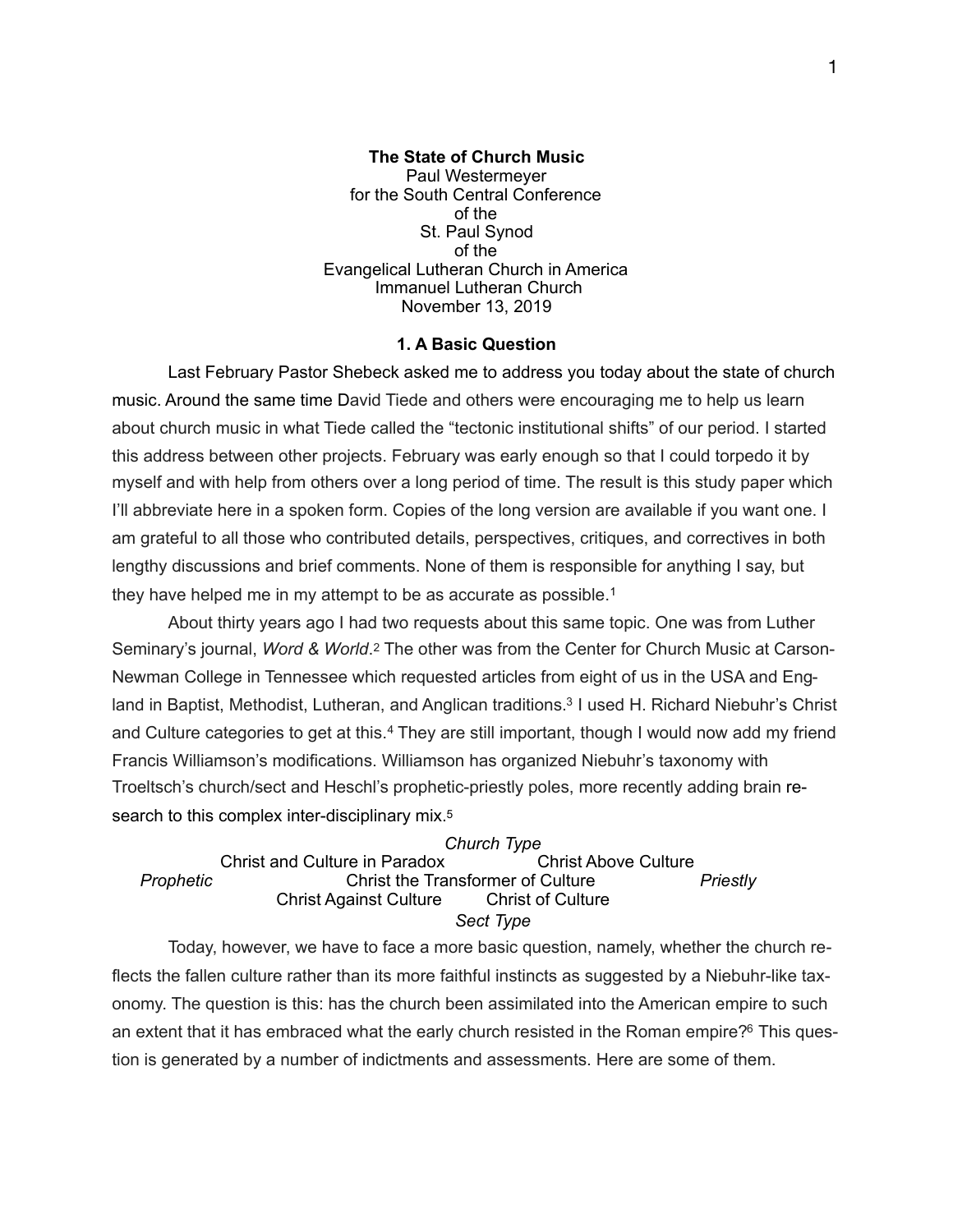- <span id="page-1-0"></span>• Valerie Tarico has issued a brutal indictment of the "Evangelical" wing of the church. Among its evils, she says it is "obsessed with sex," "arrogant," "bigoted," and "indifferent to truth."[7](#page-14-2)
- Equally strident indictments against Roman Catholics for covering up sexual abuses apply to the church well beyond Roman Catholics.
- Andrew Root's observation about the temptations of churches and pastors to pay attention to the culture's immanent frame of church budgets, membership rolls, programs, and denominational decline rather than prayer is another way to articulate our dilemma[.8](#page-14-3)
- <span id="page-1-1"></span>• The assessment of Harvey Cox and Pope Francis that the market is god is another one. It does not only apply to the culture or to one part of the church.[9](#page-14-4)
- <span id="page-1-3"></span><span id="page-1-2"></span>• Jim Wallis's comment that the exceptions to American racial separation in the churches were "rare and notable"<sup>[10](#page-14-5)</sup> is no less troubling; and the evils associated with this genetic cultural conditioning are not restricted to the past.[11](#page-14-6)
- <span id="page-1-4"></span>• Supporting policies of inhospitality or even hostility to immigrants and taking parents from their children directly contradict the church's call to welcome strangers.
- <span id="page-1-5"></span>• Supporting weapons that kill indiscriminately contradicts not only the commandment to kill, but also the church's responsibility to care for the neighbor in both personal and systemic ways. The church accedes to the culture's fallen condition when it:
	- worships the gods of the empire, what people like or dislike, and numbers and statistics;
	- omits the Christian message of grace and forgiveness;
	- embraces a self-centered gnostic spirituality, hatred, and the violence which Luke (21:9) tells us "is inevitable under empire[;](#page-14-7)<sup>[12](#page-14-7)</sup>
	- wars in the world's "liberal" and "conservative" factions in order to win for the sake of winning, without any moral code or need for contrition;
	- thinks it can sustain itself by human effort,
	- spreads false reports with a majority in wrongdoing, as it is not to do (Exodus 23:1-2), and
	- treats the creation with no care, as a means to supply our selfish desires.

 God sustains the church in spite of its sin, and sin always assaults it. But is there a point at which the salt has lost its saltiness? If the church worships the empire's gods, forgets that God in Christ through the Holy Spirit sustains it, does not confess its sins, and denies God's justice and mercy, what then? Has it fallen into the fallenness from which God saves us and which we are called by God to resist? This is not new and accounts for prophets like Amos and for reformations. The faithful church confesses its sin and falls back on God's forgiveness; and the indictments against the church in our time or at any time do not accurately describe the whole church, the whole of any of its parts, nor its message. Wallis's comment about exceptions suggests that very point. I'll return to it later. The question here is whether we as the church too generally worship the empire's false gods.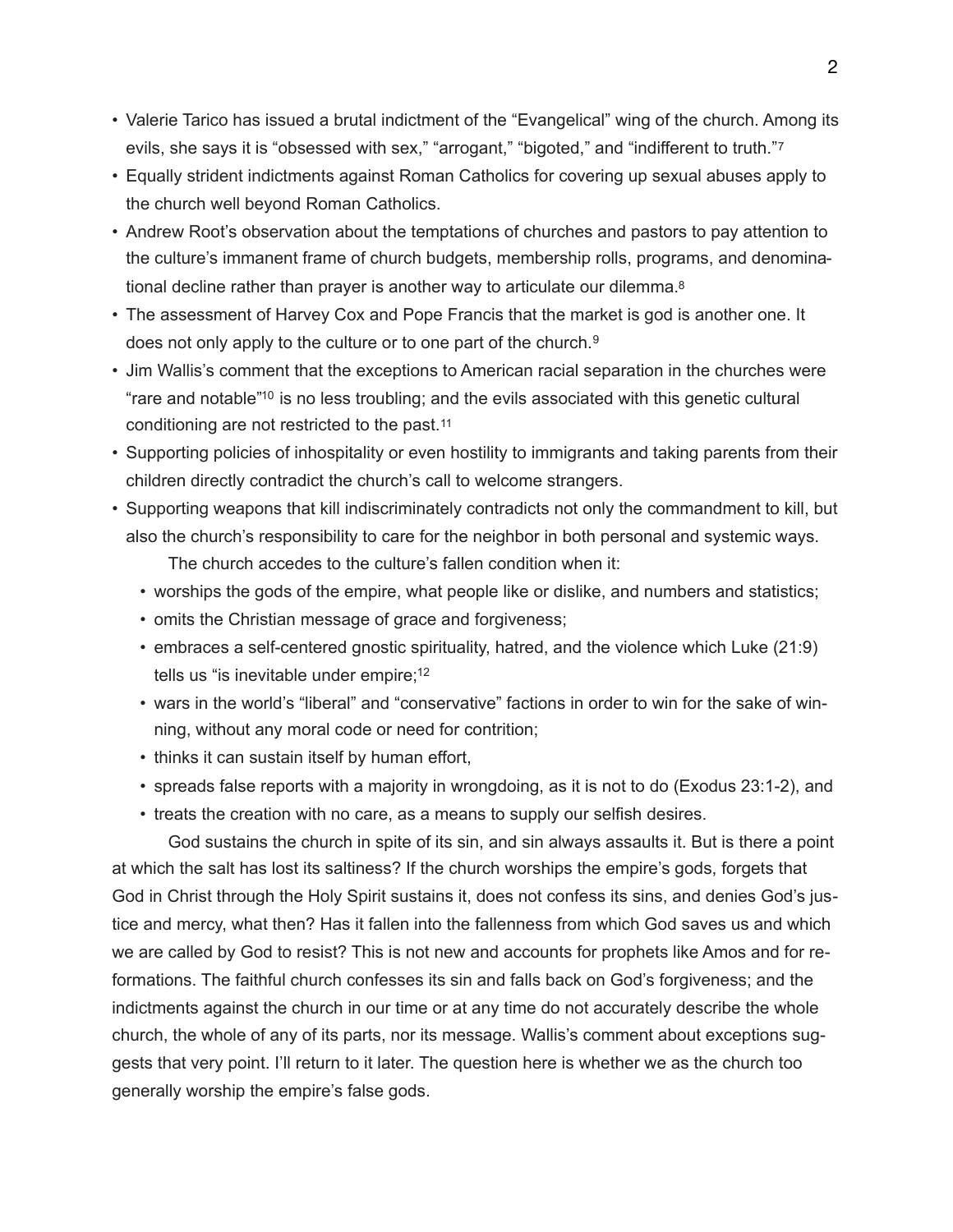# <span id="page-2-0"></span>**2. Church Music**

 That question relates directly to church music which "is called to proclaim and through tonal embodiment interpret the Great Story in the varied functional venues in which churches today find themselves.["](#page-14-8)<sup>[13](#page-14-8)</sup> This tonal proclamatory embodiment includes central matters about God's grace, love, mercy, and justice—with our response. Music in the church is *not* a peripheral enterprise and *is* a barometer of its health. How well the church sings tells you far more than numbers or statistics. Paul defined church music's essence when he said, "Let the word of Christ dwell in you richly; teach and admonish one another in all wisdom, and with gratitude in your hearts sing psalms, hymns, and spiritual songs to God" (Colossians 3:16).

 Paul's words reflect the Psalms and are in turn reflected in the hymns and canticles of the New Testament and in the song of the church throughout its history. The church tonally embodies a dynamic cultural and counter-cultural song about all of life before God, to the glory of God, and for the good of the neighbor. That is the key to the Psalms which are central to the church's music. Musicians set these themes to music. Sometimes they also express them in words alone. J. S. Bach, for example, wrote "Soli Dei Gloria" on his scores. Paul Manz, like Mary in her *Magnificat* (Luke 1:46-55) which is the church's theme song, said in a sermon that the melody of church music is the "great love of God," and "its harmony is about the first being last, the greatest being least, and the kingdom composed of children.["14](#page-14-9) 

 The themes of glory to God with care for the neighbor lead to a rich mix. Heather Josse-lyn-Cranson sees multiple "roles for music . . . in various worshipping traditions."<sup>[15](#page-14-10)</sup> She divides the traditions into liturgical, hymnic, gospel, contemporary worship, Taizé, charismatic, and African-American ones. Niebuhr's categories provide another view, as do praise, prayer, proclamation, story, and gift<sup>16</sup>—with the weight, mixes, and emphases various traditions make of these types and characteristics. You can also assemble what writers from a variety of backgrounds and traditions have said. Here's such a sampling.

• Martin Luther articulated the church's experience as a whole. He said that people who know and believe what God has done for them in Christ "cannot be quiet about it. [They] must gladly and willingly sing.["17](#page-15-1) He saw music implanted in all creatures

> <span id="page-2-5"></span><span id="page-2-4"></span><span id="page-2-3"></span><span id="page-2-2"></span><span id="page-2-1"></span> individually and collectively. For nothing is without sound or harmony. . . [W]hen musical learning is added . . . which refines the natural music. . . there is nothing more amazing in this world. . . next to the Word of God, music deserves the highest praise[.18](#page-15-2)

• Aidan Kavanagh said something similar.

<span id="page-2-6"></span> One sings at celebrations. Singing is normal when people have some thing to sing about . . . it is hard to stop them from singing about forgive ness and reconciliation, the overtures to celebration[.19](#page-15-3)

• Joseph Gelineau referred to "singing as a mystery." He sorted out various strands of this mystery under the headings of prayer, thanksgiving, meditation, the community of love, chanting of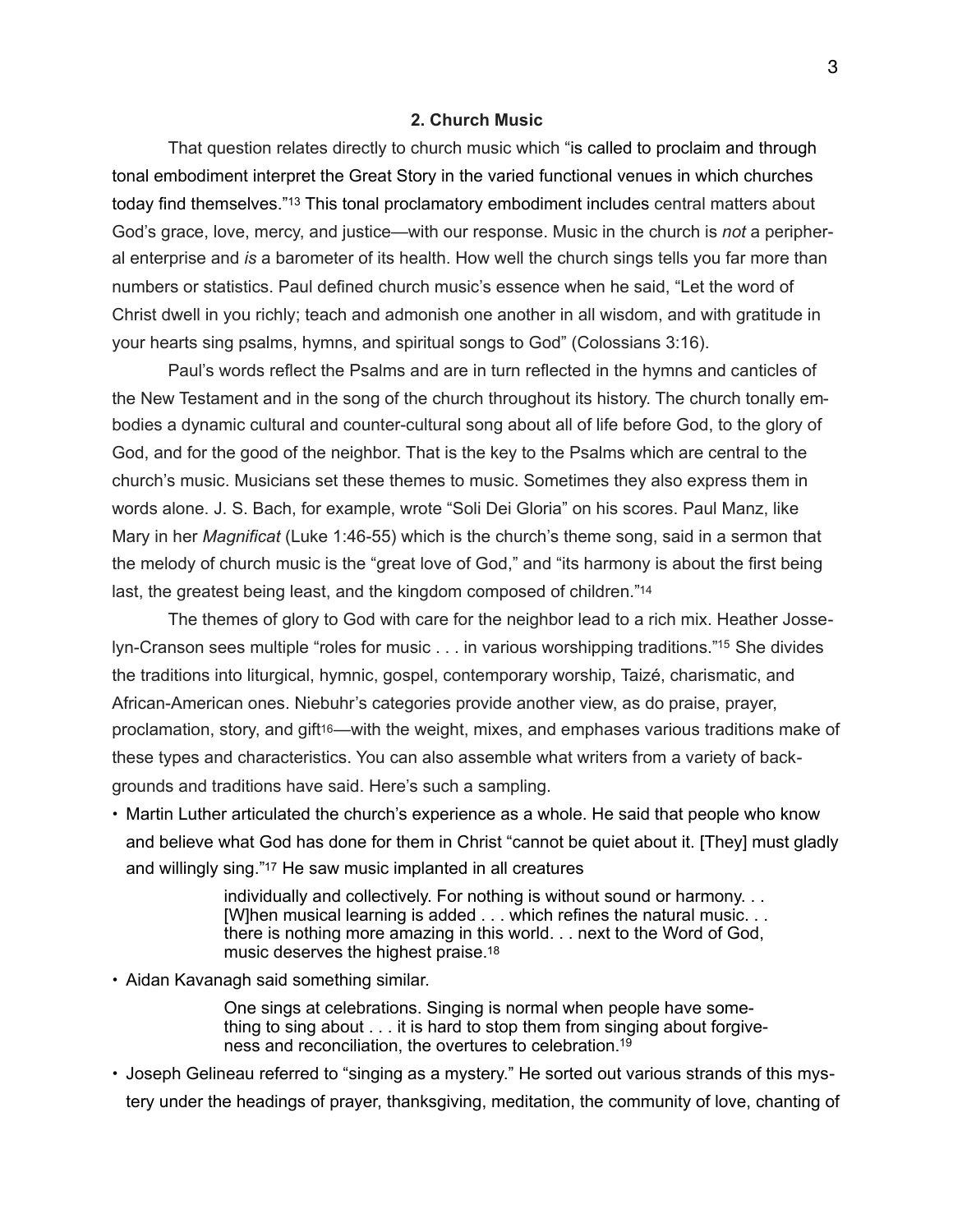scripture, and pure music.<sup>20</sup> He called music "God's daughter. . . a mystery of faith." Then, leaning on Davenson's study of Augustine, he said that the sound of our music leads to the music of silence, "the praise of heaven, pure love."21

• Thu En Yu pointed to the importance of music in different cultural and ethnic contexts, in

<span id="page-3-2"></span><span id="page-3-1"></span><span id="page-3-0"></span> the encounter . . . between cultures on a footing of mutual respect, . . . a prerequisite for local theology [and] both cross-cultural and ecumenical[.22](#page-15-6)

• Karl Barth emphasized the communal component of church music in a Reformed perspective.

<span id="page-3-3"></span> The praise of God which constitutes the community and its assemblies seeks to bind and commit and therefore to be expressed, to well up and be sung in concert. The Christian community sings. It is not a choral society. Its singing is not a concert. But from inner, material necessity it sings. . . What we can and must say quite confidently is that the community which does not sing is not the community.[23](#page-15-7) 

- Timothy Ware explained the liturgical approach of the Orthodox Church. It emphasizes beauty and the dwelling of God with us on earth as in heaven. Music is part of the Liturgy which, as an antechamber of heaven, has "inspired the best poetry, art, and music."[24](#page-15-8)
- Here's the Second Vatican Council of the Roman Catholic Church.

<span id="page-3-4"></span> The faithful fulfill their liturgical role by making full, conscious, and active participation, which is demanded by the nature of the Liturgy itself and . . . by reason of baptism [is] the right and duty of the Christian people. . . This participation should be above all internal . . . [but] must be . . . external also, . . . to show the internal . . . by the acclamations, responses and singing. . .[25](#page-15-9) 

• Winfred Douglas, an Anglican, called music

<span id="page-3-6"></span><span id="page-3-5"></span> an art of human expression which *directly* voices the human soul in tone governed by rhythm. It can really utter the voice of the spirit through the flesh; and make the spoken word more intensely vital . . . [26](#page-15-10)

• Carlton Young, quoting Ivor Jones, said that Wesleyan hymns

<span id="page-3-7"></span> were sung by divergent people in varying levels of theological understanding in a variety of religious, social, and economic settings, . . . "intended to take folk from their youngest years to their death bed. $27$ 

• David Music and Paul Richardson report that

<span id="page-3-8"></span> Baptists have long been known for their love of congregational singing and the enthusiasm with which they have engaged in it.<sup>[28](#page-15-12)</sup>

• Hedwig Durnbaugh's quotation of the Solingen Brethren on their twenty-mile march in 1717 to

prison points to how the church has sung even when it has been persecuted.

<span id="page-3-9"></span> "We were bound two by two around our arms[.] John Carl, as the seventh, had one of his arms tied to the other with a rope behind his back. We were thus led away to Düsseldorf, which journey we passed mostly in singing." [29](#page-15-13)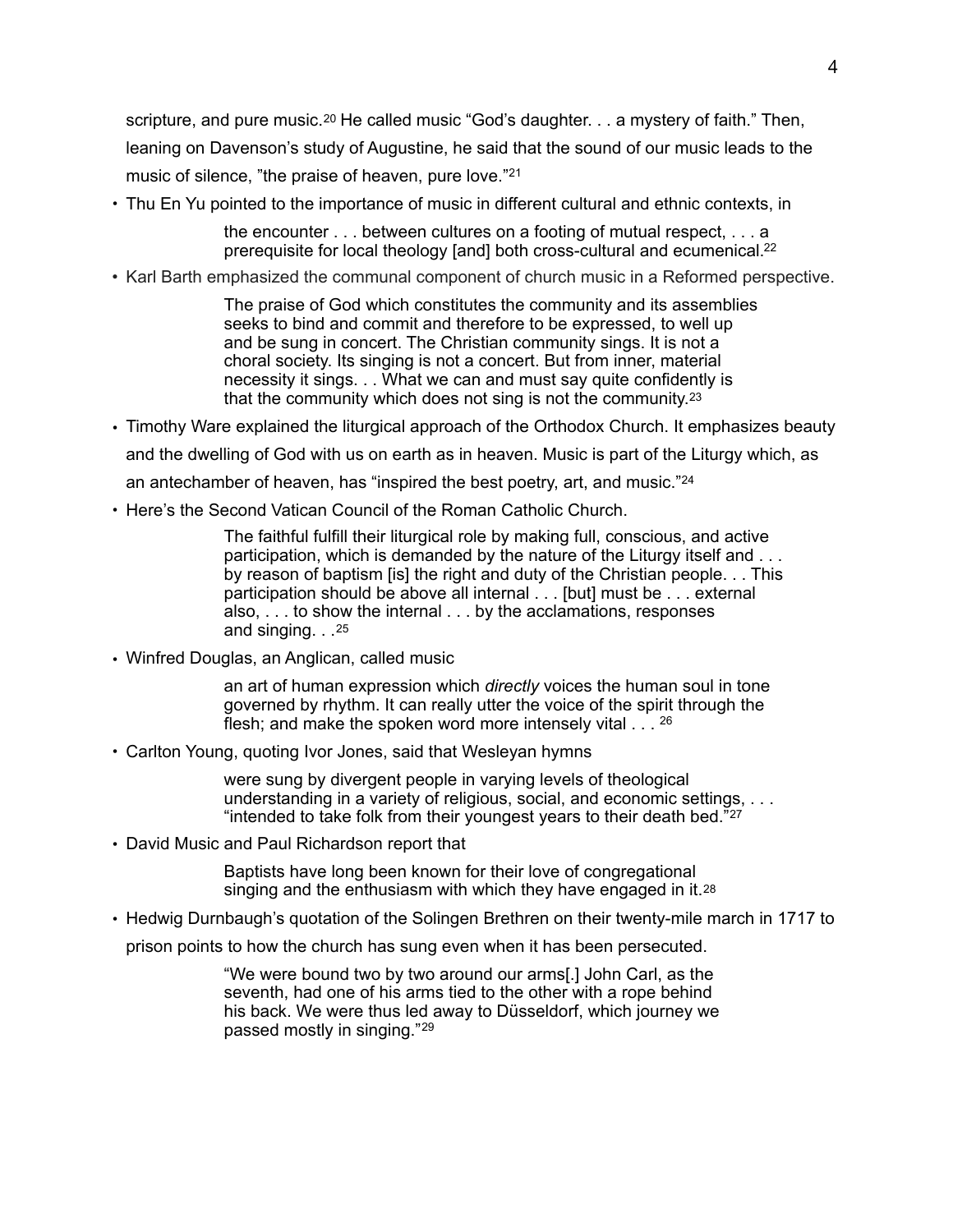- John Bell runs out reasons for singing under ten headings: because we can, to create identity, to express emotion, to express words, to revisit the past, to tell stories, to shape the future, to enable work, to exercise our creativity, and to give of ourselves.[30](#page-15-14)
- James Cone voices church music's relation to power and health in the midst of persecution.

<span id="page-4-1"></span><span id="page-4-0"></span> The power of song in the struggle for black survival—that is what the spirituals and the blues are about[.31](#page-15-15)

• Bernard Huijbers, through a Jesuit and Vatican II lens, articulated music's intrinsic role in the relationship of worship and society. He said that

> <span id="page-4-2"></span> ritual music is the song of the people, . . . popular but not populist . . . integrating the people and the various successive moments of the celebration. It . . . bonds the community ever deeper in covenant relationship [with the] responsibility to transform society[.](#page-15-16) [32](#page-15-16)

 Given this multivalent outpouring of music and thought about it, not surprisingly, as Joseph Swain said, "the church has . . . a repertory of [musical] masterworks that is by far the greatest of any institution, nation, people, or religion in the world."<sup>[33](#page-15-17)</sup> And it is no surprise that the church has not only practiced music, but has studied it. For example, music followed the trivium (grammar, logic, and rhetoric) as part of the quadrivium (arithmetic, geometry, astronomy, and music) and prepared for the study of theology. Luther addressed music in the schools like this.

> <span id="page-4-4"></span><span id="page-4-3"></span> It is necessary indeed that music be taught in the schools. A teacher must be able to sing; otherwise I will not look at him. Also, we should not ordain young men into the ministry, unless they have become well acquainted with music in the schools. [34](#page-15-18)

 Two important implications need to be noted. First, the church's music is for everyone. Like the architecture and art of churches, the music in them is not a private plaything for those who can afford it behind their castle walls or in concert halls. It sounds, as churches stand, in public where the poorest of the poor and the neediest of the needy can hear and sing it just like everybody else. All people, including the homeless, deserve the finest possible craft and beauty, which is why the dichotomy that is often constructed between money for art and money for the poor is so false. The faithful church knows that these are related, and that it is called to both.

<span id="page-4-6"></span><span id="page-4-5"></span> Second, church buildings stand in space with their art and architecture. They signal the relationship between humanity and space. Music sounds in time for a brief segment of time and then is gone.<sup>[35](#page-15-19)</sup> It signals the relationship between humanity and time. In its tonal, interpretive, and proclamatory embodiment of the Great Story music in the church sounds the place of humanity between the creation and the consummation. In our period's "tectonic institutional shifts" the spatial and temporal dimensions of plastic art and musical art have been stretched and reconfigured in ways that call into question traditional definitions of art and music[.36](#page-16-0) Responding to the incarnate Word in this context, as in all past contexts, is part of church music's interpretive proclamatory responsibility.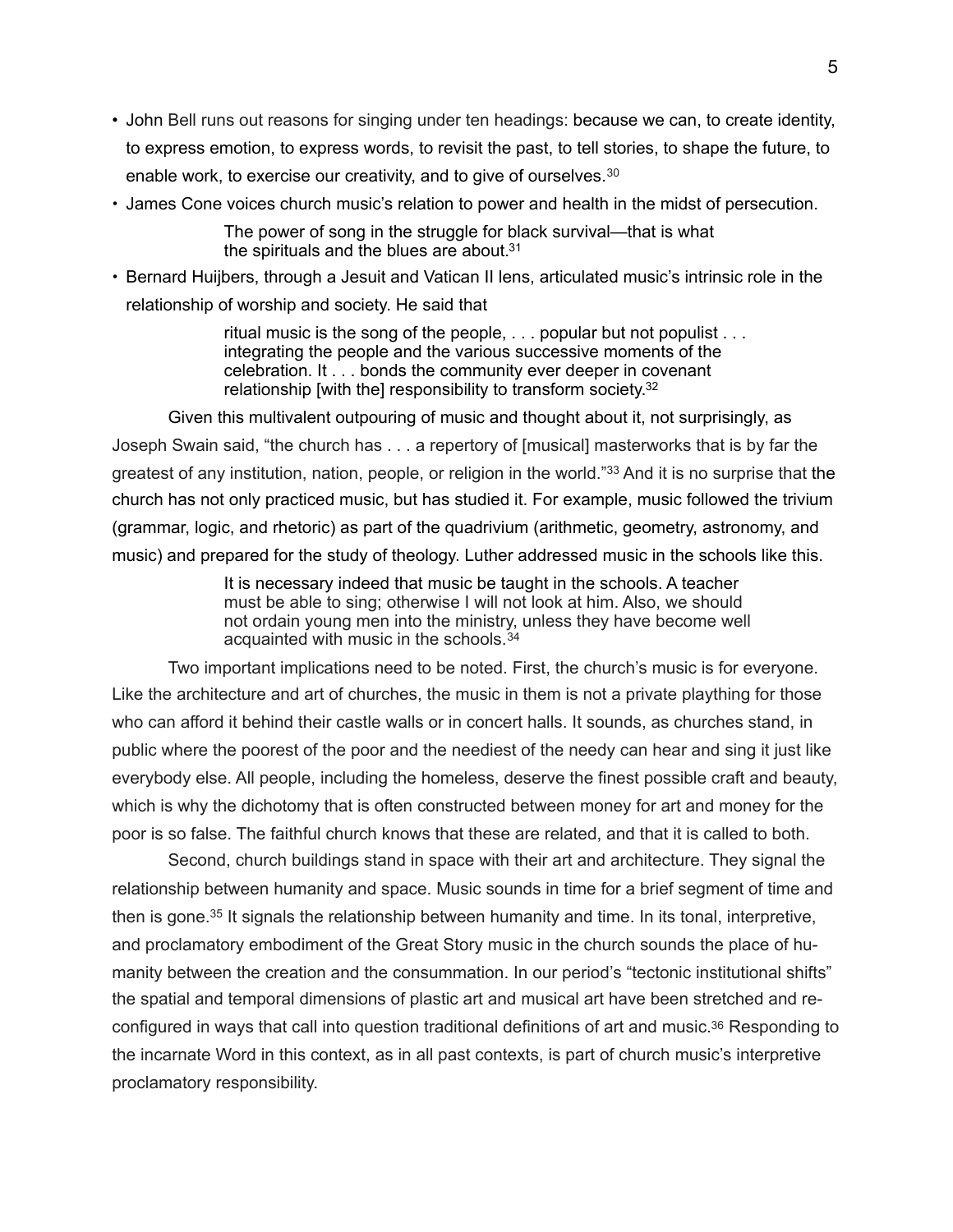## <span id="page-5-6"></span><span id="page-5-2"></span><span id="page-5-0"></span>**3. Seminaries**

 Church music grows out of the church's salty essence. If the church loses its flavor, capitulates to the culture in its fallen condition and becomes part of the empire, music is a casualty. Seminaries illustrate this progression. Seminaries have provided enormous resources and wonderful teaching, but unfortunately they have in some ways also gotten stuck in the culture's fall. This has not been an intentional move by bad people. It is part of a system in which the education of clergy was removed from its natural habitat in the church's life.

<span id="page-5-3"></span><span id="page-5-1"></span>It was not until the sixteenth century that seminaries developed. $37$  Before that there were no seminaries.<sup>38</sup> "For the first time in history, it became possible to imagine clerical and lay edu-cation as occurring outside of local churches and monasteries"<sup>[39](#page-16-3)</sup> where the primacy of worship was woven in along with the mnemonic orality of music. Though seminaries have been wonderful "seedbeds,"[40](#page-16-4) they also have brought with them the dangers of: 1) academic institutions separated from the fuller life of the church and its worship; 2) intellectual study mainly for the clergy which the Enlightenment exacerbated by separating thought and feeling; and 3) the clergy taught by default to be persons in the know in control of those not in the know, exacerbated by an economy with music as a commodity and pastors as CEOs driven by "corporate monetary metrics.["41](#page-16-5) The result has been a clericalism<sup>[42](#page-16-6)</sup> which exalts the clergy's vocation and minimizes or even denies the vocations of the rest of the baptized in a very un-Christian move[.43](#page-16-7) Underneath this clericalism lies an even more basic dilemma that the church in both Protestant and Catholic streams has turned education into a utilitarian exercise that lacks the resources and insights of ecclesial breadth, wisdom, and community[. 44](#page-16-8)

<span id="page-5-7"></span><span id="page-5-5"></span><span id="page-5-4"></span> Clergy have been trained in seminaries with the study of worship and music largely omitted. Musicians have been trained in music schools with the study of theology largely omitted. Clergy and musicians have generally not studied together. Both groups have lacked interdisciplinary theological, liturgical, and musical study—and often any study of worship at all. Musicians have studied music, but they have had to seek theological and liturgical understanding outside their formal study. Pastors have studied theology, but they have had to seek liturgical and musical understanding outside their formal study. Both groups have mimicked the culture's compartmentalization of life into their own utilitarian mindsets.

 These problems and their inevitable tensions are well-known. Clergy have been subtly taught that we are to get people to do something and that musicians are to help us do that in the way we see fit. Musicians have been taught that we are to use our God-given skill sets without being controlled by somebody who compromises them for wrong purposes. The two groups do not generally meet in educational settings where these kinds of issues can be discussed and figured out. The people we serve are caught in the middle, as Louis Benson said a century ago.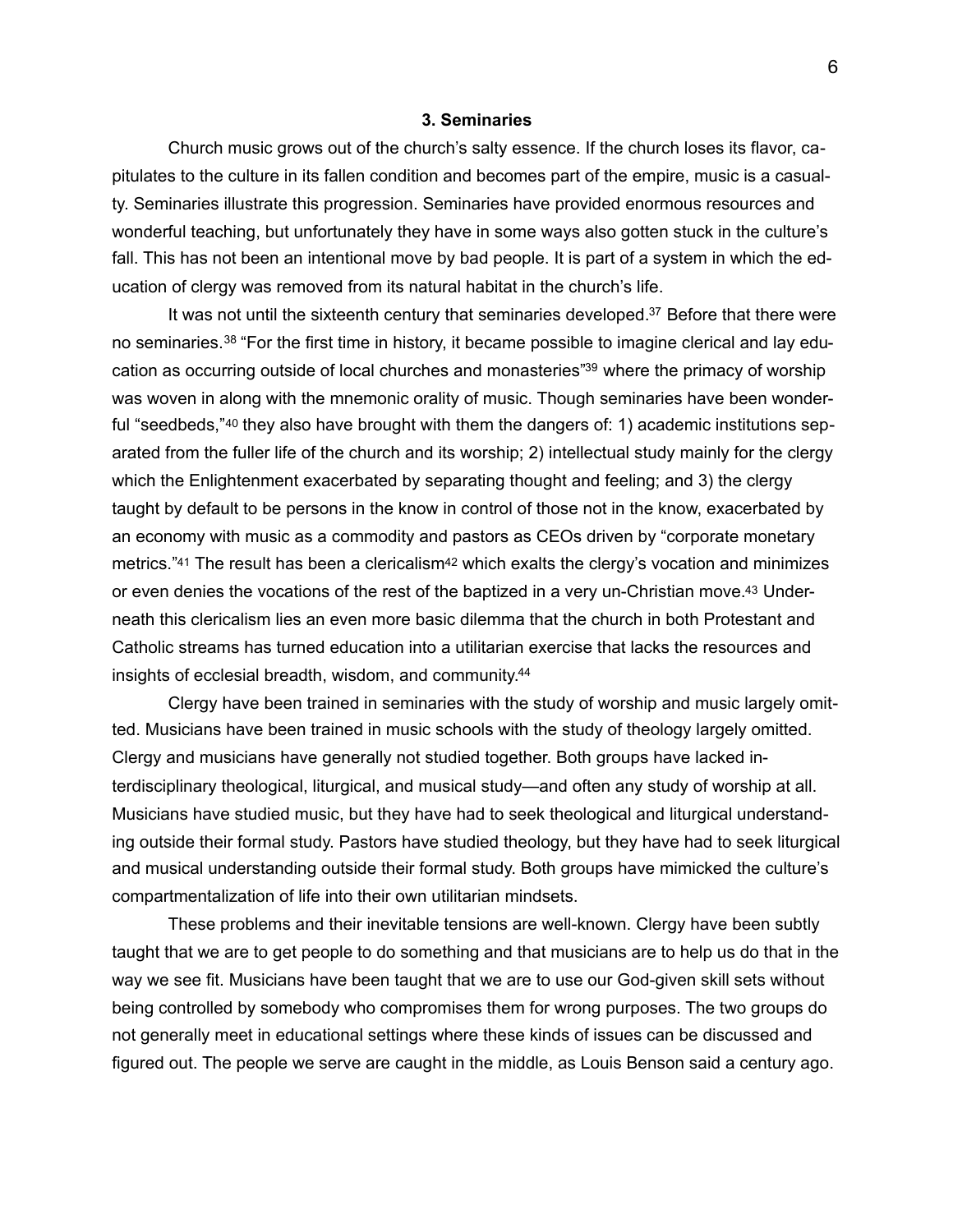<span id="page-6-1"></span><span id="page-6-0"></span> In 1927 Louis Benson, the leading American hymnologist at the time, gave a lecture at Princeton Seminary in which he thanked the faculty for making hymnody a "subject worthy of a hearing" in a lectureship about theological studies. Then he said that "no complaint [is] more general from those who still care for the services of God's House than the way in which the in-terests of the people are disregarded in the administration of church song.["](#page-16-9)[45](#page-16-9) He thought that "in this matter . . . seminaries [were] feeling their way,["46](#page-16-10) and he seemed to expect improvements. This expectation was reflected by the Hymn Society two years later when it noted the training of religious educators in the Fine Arts in Religion Department at Boston University, the beginning of the Department of Sacred Music at Northwestern University, the move of Westminster Choir College from Dayton, Ohio, to Ithaca, New York, for "enlarged opportunities," and the establish-ment of the music school at Union Seminary in New York.<sup>[47](#page-16-11)</sup> Ten years later the Hymn Society noted a number of college and university programs more or less related to church music, but not much that was encouraging in most seminaries[.48](#page-16-12)

<span id="page-6-4"></span><span id="page-6-3"></span><span id="page-6-2"></span> The absences of worship and music in the training of clergy, theology and worship in the training of musicians, and programs of study for musicians in seminaries have continued. In 2010 the American Guild of Organists tabulated graduate programs for church musicians in this country[.49](#page-16-13) Fifty-one schools were listed, but only eleven of them were in seminaries. Since then the one at Luther Seminary is gone, the one at Trinity Seminary may be on the ropes, the one at Southern Baptist Seminary is a shell of what it had been, and the one at Southwestern Baptist Seminary is now being abandoned.

<span id="page-6-5"></span> There have been exceptions to these norms. Union Seminary in New York included music from its beginnings. After it established a School of Music, musicians studied alongside pastors, received the Master of Sacred Music degree, and then served churches and schools around the world[.50](#page-16-14) Luther Seminary has a similar history: a full-time musician among its first faculty; a continuing history of music and musicians in its work; and then an MSM degree which joined the theological resources of Luther Seminary and the musical resources of St. Olaf College with the same results that Union Seminary had achieved[.51](#page-16-15) Both of these programs received high internal and external marks. Concordia Chicago, Notre Dame, St. John's, Southern Baptist, Southwestern Baptist, and Southern Methodist have also had fine graduate programs for church musicians; and schools like St. Olaf have had fine undergraduate ones.

<span id="page-6-6"></span> Exceptions to the norm have not always emerged, however, even where they could have developed without major initiatives. For example, two fine adjacent schools, Princeton Seminary and Westminster Choir College, could have joined resources for their mutual benefit and for the good of the church, but they did not; Westminster Choir College is now all but gone. Nor have the exceptions all persisted. In 1973 Union Seminary shut down its Music School with its Master of Sacred Music program. The money migrated to Yale to form the Institute of Sacred Music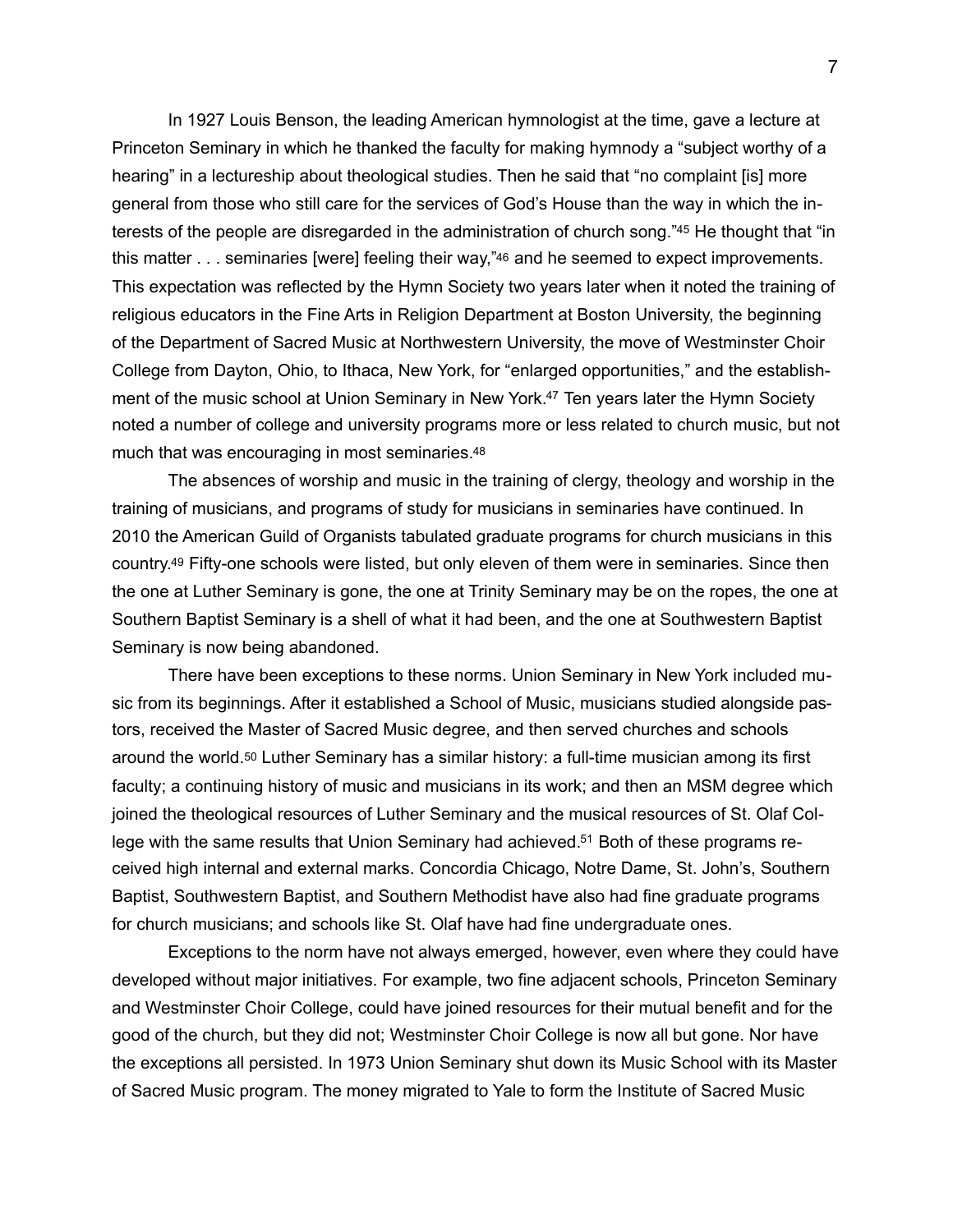which does fine things but floats between the Music School and the Divinity School without an interdisciplinary degree like the MSM. In 2013 Luther Seminary got rid of the MSM degree and music in the MDiv curriculum. And, as I just noted, Southern Baptist's program is a shell of what it was, Trinity's program may be on the ropes, and now Southwestern Baptist Seminary is closing its Masters degree in Church Music.

 Peter Marty wonders if "the churches' and seminaries' disregard of music isn't so much intentional or strategic . . . as it is just sheer and total ignorance of the role that music plays in the church. $32$  He may be right, but the reasons that have been given for abandoning, omitting, or restricting the study of music have included these.

- <span id="page-7-0"></span>• The church does not need professional musicians.
- Because the church is changing, it no longer needs music or musicians at all.
- A reason that even more closely imitates the fallen culture tacitly denies that music is for the glory of God and the good of the neighbor. This view contends that music, like the culture's jingles which sell products, is primarily a manipulative sales tool in a popular style which is intended to "draw people like flies." Christianity becomes one more product to be sold in a culture where the market is god.

Not surprisingly, therefore, the reason that is usually heard first is

• lack of money.

Emily Brink[,](#page-16-17) the Editor of the *Psalter Hymnal*,<sup>[53](#page-16-17)</sup> set the record straight about that when she said tome, "This is not about money, Paul. It's about vision."<sup>[54](#page-17-0)</sup> That vision reveals the questions these reasons avoid, questions like these. If money is the culprit, then why should the church's song be cut and not some other discipline[?](#page-17-1) Why not cut all disciplines equally?<sup>[55](#page-17-1)</sup> What makes church music of less value than other studies? Are professional pastors the only professionals the church needs and should support? Are the vocations of church musicians to be expunged? Why is their craft less important than Christian vocations carried out as secretaries, teachers, janitors, truck drivers, executives, farmers, lawyers, parents, clergy, whatever?

### <span id="page-7-4"></span><span id="page-7-3"></span><span id="page-7-2"></span><span id="page-7-1"></span>**4. A Systemic Problem**

 Brink's words ring even truer when false statements are made. Luther Seminary has said its MSM program was discontinued because there were not enough music students. That does not explain omitting music in the MDiv program, but it is false in any case. Those who say things like this think they are telling the truth and do not intend to tell lies. The problem is not dishonest people. The problem is a system in which we are all caught, in this case involving dis-criminationagainst musicians.<sup>[56](#page-17-2)</sup> "Good" reasons are given for bad actions, disseminated "in the air," and then generally perceived as true.

 Seminaries have avoided the church's diverse communal vocational responsibilities and have set pastors up to treat musicians as second class citizens on the basis of the power a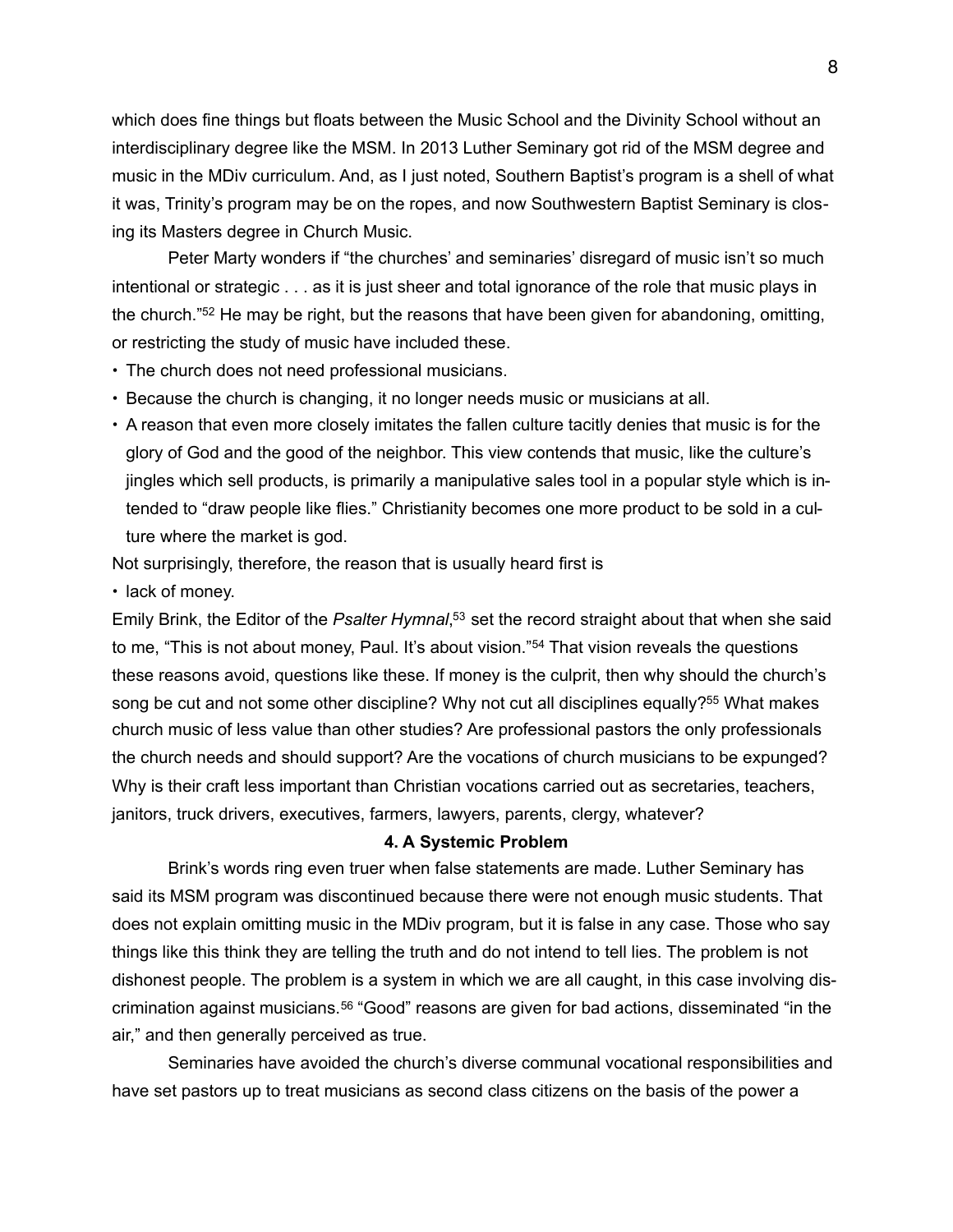seminary credential bestows on clergy. The church's structures support this power differential. If there is a dispute or a problem, the clergy have built-in protections while musicians have no place to go for help. This situation has made some musicians and Christian educators want to get a seminary degree to acquire power equal to that of pastors. That is a terrible reason to go to seminary. Pastors are called to preach the Word and preside at Font and Table. Musicians are called to lead the church's song. Christian educators are called to nurture teaching ministries. These are collegial and communal vocations. Our credentialing programs need to pre-pare us for vocations in connection with other vocations, not for worldly power[.](#page-17-3)<sup>[57](#page-17-3)</sup>

<span id="page-8-0"></span> More often musicians simply give up and bail out. They run bed and breakfasts; become computer programmers; take musical jobs outside the church where they won't be hassled, abused, and paid poorly; or do other work of which they are capable even though they may not feel called to it. Sometimes they continue their musical work as teachers and tell their students that being a church musician is a terrible idea. Here's an example. In 2009 the Twin Cities Chapter of the American Guild of Organists assembled an oral history. Fifteen organists were interviewed, among them L. Robert Wolf who from 1958 to 1960 had been the Dean of the Chapter.<sup>58</sup>He reported that he began his organ study with Theodore Ganschow whom he called a "very good teacher." However, when he went to his first organ lesson at MacPhail College of Music, Ganschow came in with the file Wolf had filled out and said, "Hmmph, I see you want to be a church musician." Wolf answered, "Yes, sir, that's right." Ganschow responded, "You must be out of your mind. You must be crazy. I can't think of a worse profession to get into."

<span id="page-8-1"></span> If Ganschow's comments were unusual, they would not be worth considering. But they are all too common. I learned about bad treatment of church musicians already in high school. Since then I have had countless phone calls, e-mails, letters, meetings, and conversations about it. Numerous church musicians have come into my office, called me, written to me, or talked to me at conferences in tears about how badly they were being treated and how they felt compelled to bail out. Pastors have also told me about musicians who would not meet with them or who were incompetent or hard to work with; but, in comparison, these complaints have been very few. Musicians can be jackasses just like pastors. We are all beset by sin, but the system does not set up pastors to be abused the way it sets up musicians for that treatment. The system avoids or kills off programs for musicians and drives them away. Then churches complain that there are no musicians. Such complaints were illustrated some years ago by two churches who posted similar musical positions and asked me to help them find applicants. One church had a bad reputation for how it treated musicians. It received almost no applications. The other church had a good reputation and received twenty or thirty applications.

 The surprise is that there are any church musicians at all. Though sometimes demoralized by how they have been treated, how poorly they may be paid, and whether they will be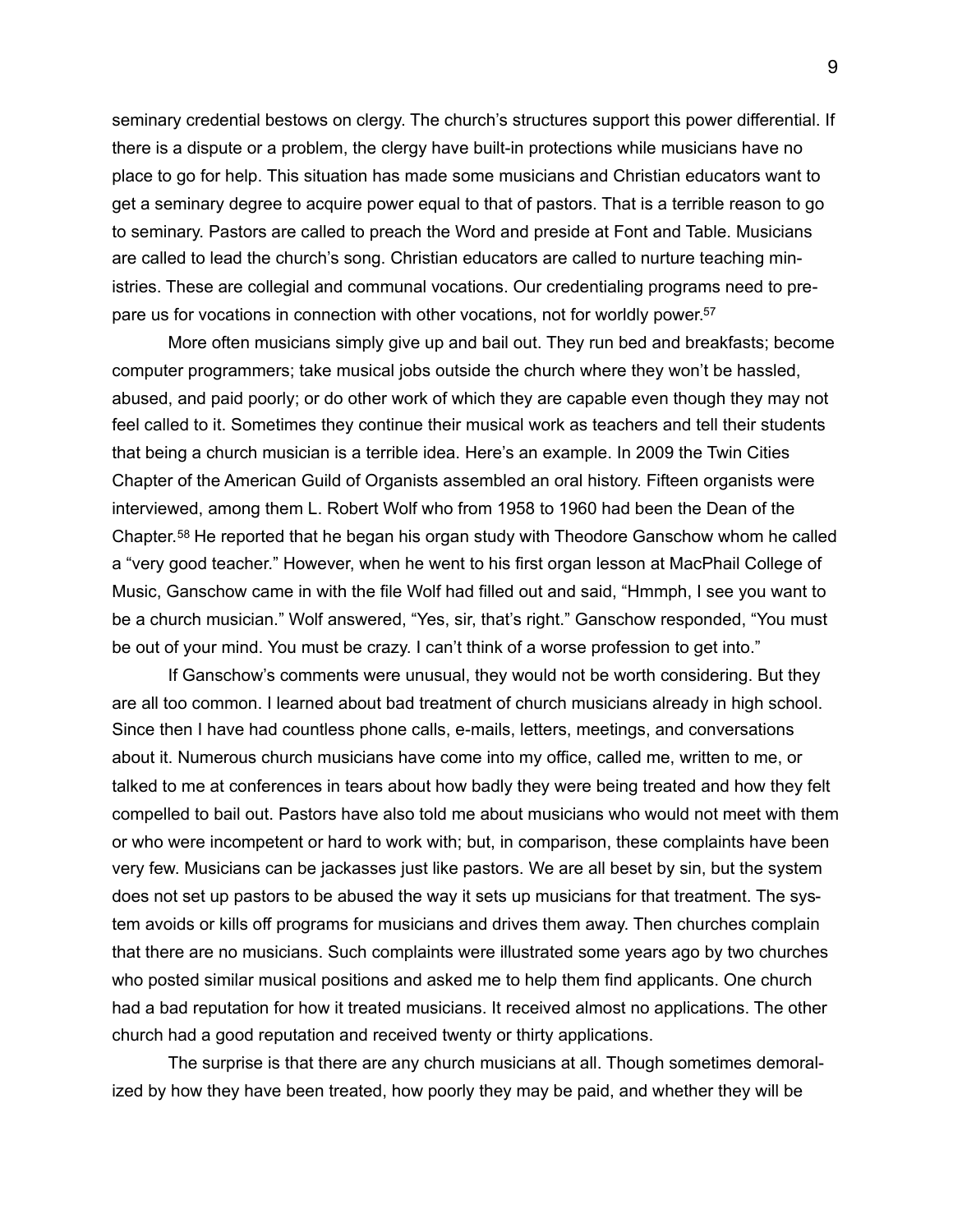among the first to be cut as in the arts and music generally in the surrounding culture, they are nevertheless an amazingly resilient bunch. Seminary faculty report that church musicians have been among their best students, and there are more of them than we think. More students applied to the MSM program at Luther Seminary than were anticipated. A cap had to be placed on the number who could be accepted because of St. Olaf faculty loads. Even when the MSM program was discontinued there were musicians who still wanted to come to do some kind of study at Luther Seminary connected to their role as musicians.

## <span id="page-9-2"></span><span id="page-9-0"></span>**5. The State of Church Music**

 So what is the state of church music? Like the church itself, it is both precarious and tenacious. Things may look bleak, but, like a grain of wheat, the church and its music sprout no matter what. The most telling indictments against the church are driven by the multi-faceted message it sings against itself in its confession of sins known, barely known, or unknown[.59](#page-17-5) In time the faithful church realizes how it has gone astray. The whole story is not only capitulation to the culture's wraths and sorrows.

<span id="page-9-4"></span><span id="page-9-3"></span><span id="page-9-1"></span> The rest of the story is joyfully expressed in the faithful communities of the baptized throughout the world who gather on the Lord's Day in song around Word, Font, and Table; pray and study daily in various ways; go in peace to proclaim the message and serve their neighbors "for the life of the world,"[60](#page-17-6) trusting that "Christ goes before."[61](#page-17-7) They embody countercultural sanity, wonder, curiosity, and thanksgiving in our world of chaos. Though sinful, these oases do not easily fit the indictments against the church. They are characterized by clergy, musicians, and the rest of the baptized who sing to the glory of God and for the good of the neighbor; who faithfully work and study together with pastoral care for each other; who sponsor courses and groups that study the music of the church even when it stands against the empire with the church's culturally-conditioned betrayals;[62](#page-17-8) who "endure" and "daily" seek to live better lives and tomake a better world"; $63$  and who figure out their vocations throughout the week where they live and work in relation to the cultural needs of their communities and of the whole world by creating sanctuaries for immigrants, by doing other individual and communal deeds of mercy, and, as St. Francis said, by sometimes using words. They are not defined by size, ethnicity, denomination, generation, or any other divisions. They respect the primacy of worship in the patterns of the church catholic from across its history, sing in appropriate congregational and choral liturgical idioms, confess their sins, use Biblical readings that cover the whole story as in the Church Year and the three-year Common Lectionary coupled with strong preaching, celebrate the Eucharistic meal where Christ is the host, engage in a variety of study and daily prayer, and are drenched in baptismal new life for the sake of the world they go out to serve.

<span id="page-9-5"></span> They generate a life together[64](#page-17-10) in which pastors and musicians speak well of each other. For example, L. Robert Wolf, who reported the disdain of his teacher Theodore Ganschow for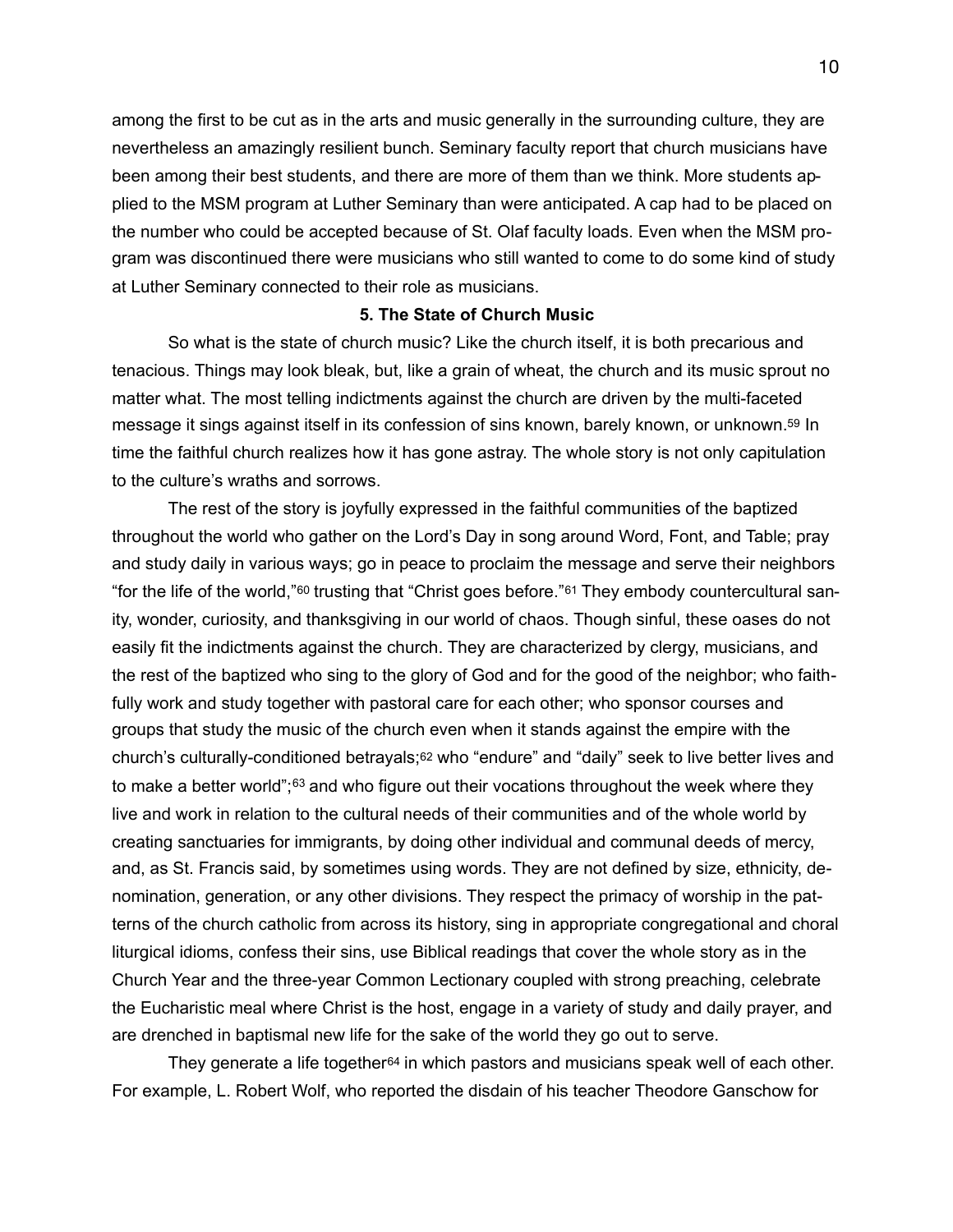<span id="page-10-0"></span>the vocation of the church musician, went on to report "the most superior part" of his organ study with another teacher, Rupert Sircom (1897-1962). After numerous organ positions beginning in Boston in 1912, Sircom was the organist at Westminster Presbyterian Church in Minneapolis from 1930. He died on the organ bench there between Easter services in 1962. Wolf was his assistant for three years. Between 1933 and 1952 Sircom taught hymnology and church music at Luther Seminary. Though forgotten by the Seminary as has happened with its other music teachers[,65](#page-18-0) Sircom's teaching—which Wolf called a "superior part" of his study—points to the pastors and musicians who have been thankful for teachers like Sircom, for one another, and for MSM programs like the one that Luther Seminary and St. Olaf College supported. These pastors and musicians are grateful for one another not because of their personalities or personality types, but because they respect one another. They respect the training of their colleagues and the people they serve; and they seek in community to live out their vocations for which teachers like Sircom have helped to prepare them.

 The music of the church is hard to describe because it is so ubiquitous and relates to so many varied communities around the globe. Congregations include musicians and people with no musical training whatsoever who all sing together *without practice* in a mnemonic oral and largely unison vocal idiom—young and old, men and women, various gender orientations, wise and simple, those with and without "disabilities," the finest musicians, and monotones. Cantors, organists, choirs, and choirmasters *practice* both to lead congregations in their congregational idioms and to sing and play in many idioms beyond congregational ones. The music of this mix is both simple and complex, in a variety of styles. In the East it has no instruments except bells, following the example of the early church which rejected instruments because of their associations with the immorality and idolatry of the empire. Instruments entered the Western practice about ten centuries ago, especially organs which were adopted when their associations with the empire were long gone. Organs make sounds like the human voice, through pipes, which has enabled them to develop an unparalleled repertoire related to the church's song. Both professional and amateur musicians serve and include people of all ages with the best and the worst of musical abilities. Sometimes very young children are quite able cantors and organists. The church makes the finest music the world has ever known, both at worship and what has grown out of worship into hymn festivals, concerts, and large works; and it makes music which is the butt of jokes.

<span id="page-10-2"></span><span id="page-10-1"></span> The church's song in its worship is "not a concert," as Karl Barth said, but "from inner, material necessity it sings.["](#page-18-1)<sup>[66](#page-18-1)</sup> Nor, as Bernard Huijbers said, is it a "sing-along."<sup>67</sup> It needs to be evaluated by what fits worship and gives voice to God's grace and mercy around Word and Sacraments. Some communities are legitimately called to a concert-level performance practice. Most communities equally legitimately are not called to that kind of practice. The church as a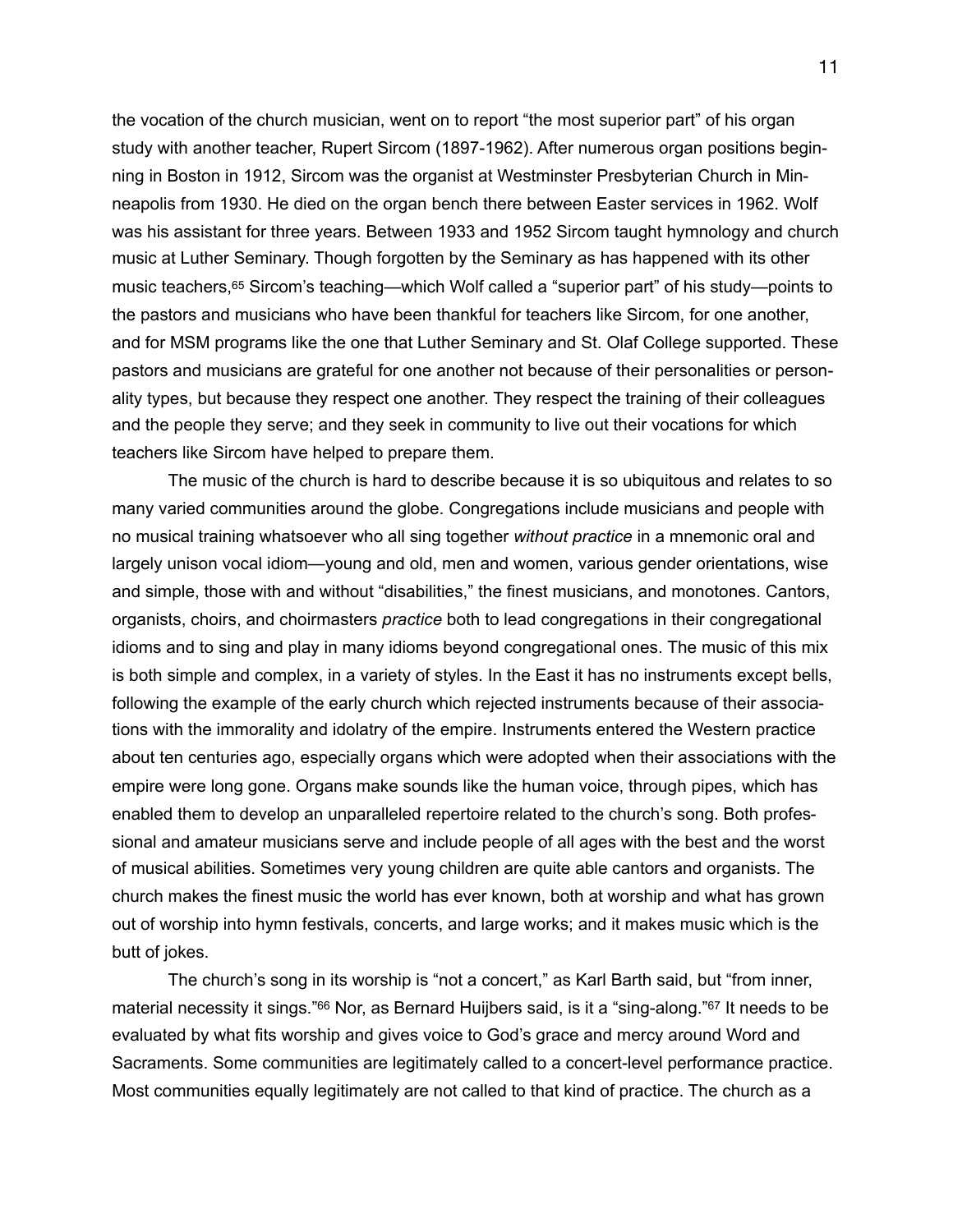whole is called to the finest crafting of God's gift of sound, but how it faithfully carries out that call represents a huge range. The best musical crafting of necessity takes different forms in different contexts. The make-up of a community with its resources, its size, its history and moment in that history, its language, its ethnicity, and the world around it which it serves and learns from all play a part in how it sounds. What must be said, however, is that the church's worship requires the finest faithfulness and musical artistry whatever a church's character, history, and resources may be, not the worst, the slovenly, or the thoughtless.

 To shut out or neglect music, its study, and the vocation of those who practice and study it betrays the church and its Lord.

- It collapses into our culture's absence of singing and substitutes the culture's entertainment and background music.
- It breeds musicians who use the church as one more gig and who do not know their roles, and it breeds music used to call attention to us—in any and all styles.
- It results in thoughtless, sterile, and lifeless imitations of the past and the present.
- <span id="page-11-0"></span>• It denies the beautiful which is not superficial as we are taught by the culture, but is the Greek *kalos* which translates the Hebrew *tov,* the "good" of the creation.[68](#page-18-3)
- It mounts self-serving, idolatrous arguments about style which collapse into the culture's tribal warfare, driven by an insidious works' righteousness that assumes we by our manipulative musical devices can get people into the presence of God and that this presence is one more product to be bought and sold.
- <span id="page-11-1"></span>• It shuts out congregations and choirs from the incomparable health and wholeness they experience in music worth singing[.](#page-18-4) [69](#page-18-4)
- It closes off music's long "stream of living water," in which, as Bishop Rita Powell said, joined to art and architecture, we "meditate on text and story, justice and redemption, the miraculous and the quotidian."<sup>[70](#page-18-5)</sup>
- <span id="page-11-3"></span><span id="page-11-2"></span>• And it treats us all—especially the poor and needy—with contempt.

<span id="page-11-5"></span><span id="page-11-4"></span>Ours is not the first generation to attempt to silence or neglect music.<sup>71</sup> But the communal Triune song of God's grace and mercy, poured out for the life of the world, has not been and will not be silenced. That is the state of church music now as it has been since, after the meal, Jesus and the disciples sang ["](#page-18-7)thehymn"<sup>[72](#page-18-7)</sup> as they went out to the Mount of Olives,  $73$  and as the church went forth in song after the cross and resurrection of Jesus. There are implications. They are dynamic, not static. They reach beyond what can be described.

<span id="page-11-6"></span> Since it passes through time and is gone, church music has a role which leads beyond any description in any time and place and points to the importance of understanding music's presence with Christ on the journey "to ventures of which we cannot see the ending, by paths as yetuntrodden, through perils unknown."<sup>[74](#page-18-9)</sup> As Francis Williamson says, "church music is called to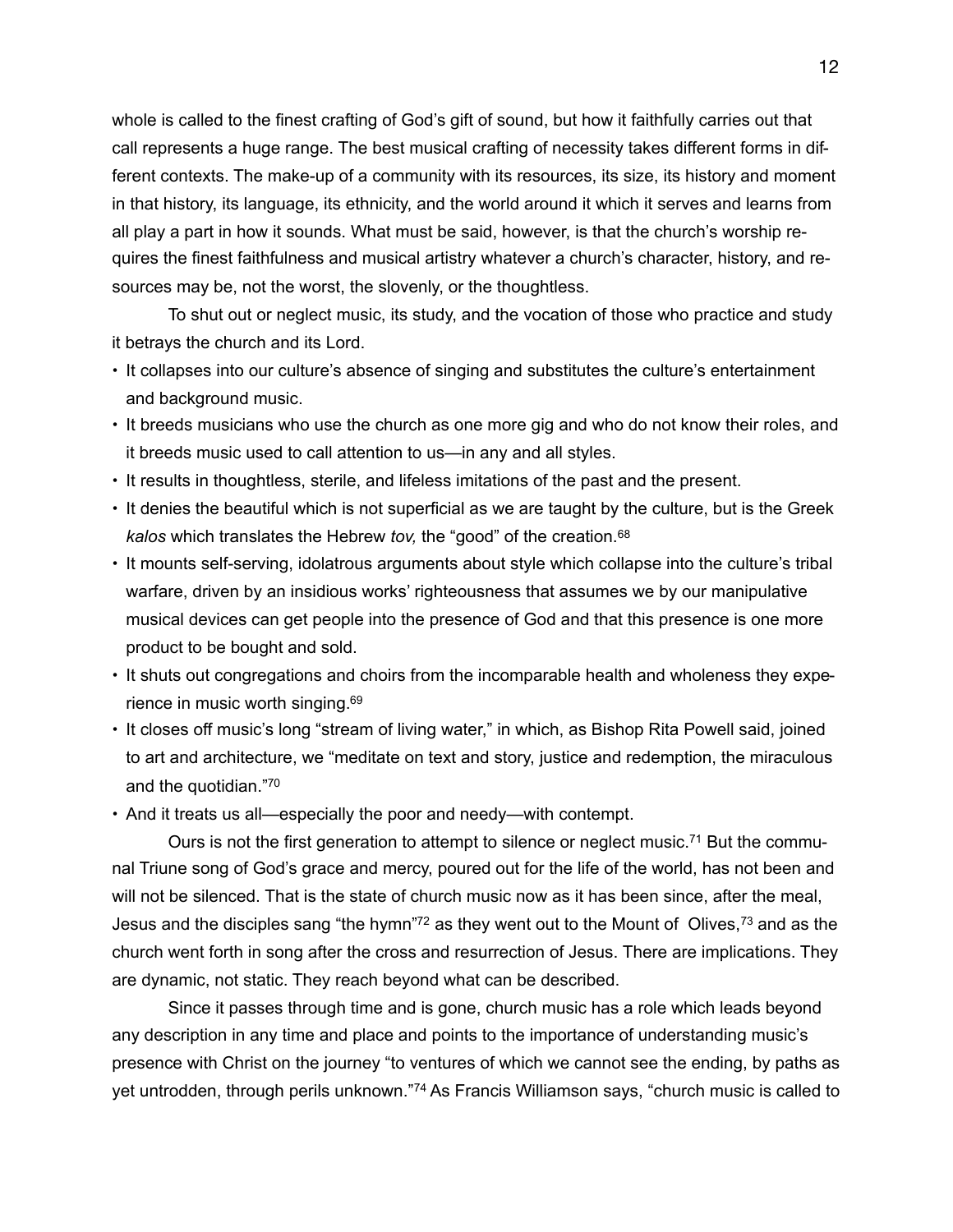proclaim and through tonal embodiment interpret the Great Story in the varied functional venues in which churches today find themselves." That means church music is not simply "a response to the preached Word" or the "offering of an acceptable sacrifice," or "a way to fulfill the second commandment to help the neighbor." Because of its tonally-embodied character in time and its accompaniment of "so many faith functions" in our "varied functional venues," music also has its own unique call. It requires us to recognize the "radical apocalyptic character, the tsunami proportions of the chaos facing the faith institutions and traditions church music accompanies" in our world—what David Tiede describes as the "tectonic institutional shifts" in which music has been caught. This leads Francis Williamson to say that musicians have to learn—I would add, and to help the church to learn—to "be patient in Christ, patient in an anticipatory way . . . that recognizes the limitedness of any generation's signs and symbols and yet values [and] learns from them, open to the holiness of remembering. . . It means patiently waiting for future encounters with the Holy One of Israel. It is not a question of what we are doing, but of what God is do-ing.[" 75](#page-19-0)

<span id="page-12-1"></span><span id="page-12-0"></span> Responding to what God has done, is doing, and will do is the usual state of the church and its music. In times of flux like ours, because of its temporal character, music especially teaches us that we are called, as Susan Palo Cherwien reminds us, to "rise" and "remember the future God has called us to receive."[76](#page-19-1) We do this in a universe of time and space beyond our comprehension where, wonder of wonders, "between the times" we know and sing the astounding love and grace of God in Christ through the Spirit. That helps to explain why, in writing about care for our fragile planet, Pope Francis calls to mind both the wondrous creation and the heavenly feast to come and then says, "Let us sing as we go."77

<span id="page-12-4"></span><span id="page-12-3"></span><span id="page-12-2"></span> That invitation has implications for our vocations. It means that, as long as we have this marvelous planet—or other ones—as our home, we will be honest about our sinfulness and equally honest about the grace and mercy of God whom Robert Jenson describes as a "capa-cious" fugue<sup>[78](#page-19-3)</sup> in what Richard Leach calls the "dance of the Trinity."<sup>79</sup> That grace leads us forward now and always, as it has in the past, to forge nimble institutions that provide the leaders of the church's song with the study and practice it requires.[80](#page-19-5)

<span id="page-12-5"></span> What we have learned is that this study and practice are too rigorous for the market's myopia. In our culture this rigor requires:

- *applied musical study* as organ or conducting majors to provide competent but not necessarily virtuosic practitioners who as church musicians are not concert artists;
- *musical, theological, and liturgical study* together by musicians, pastors, and those studying to be pastors;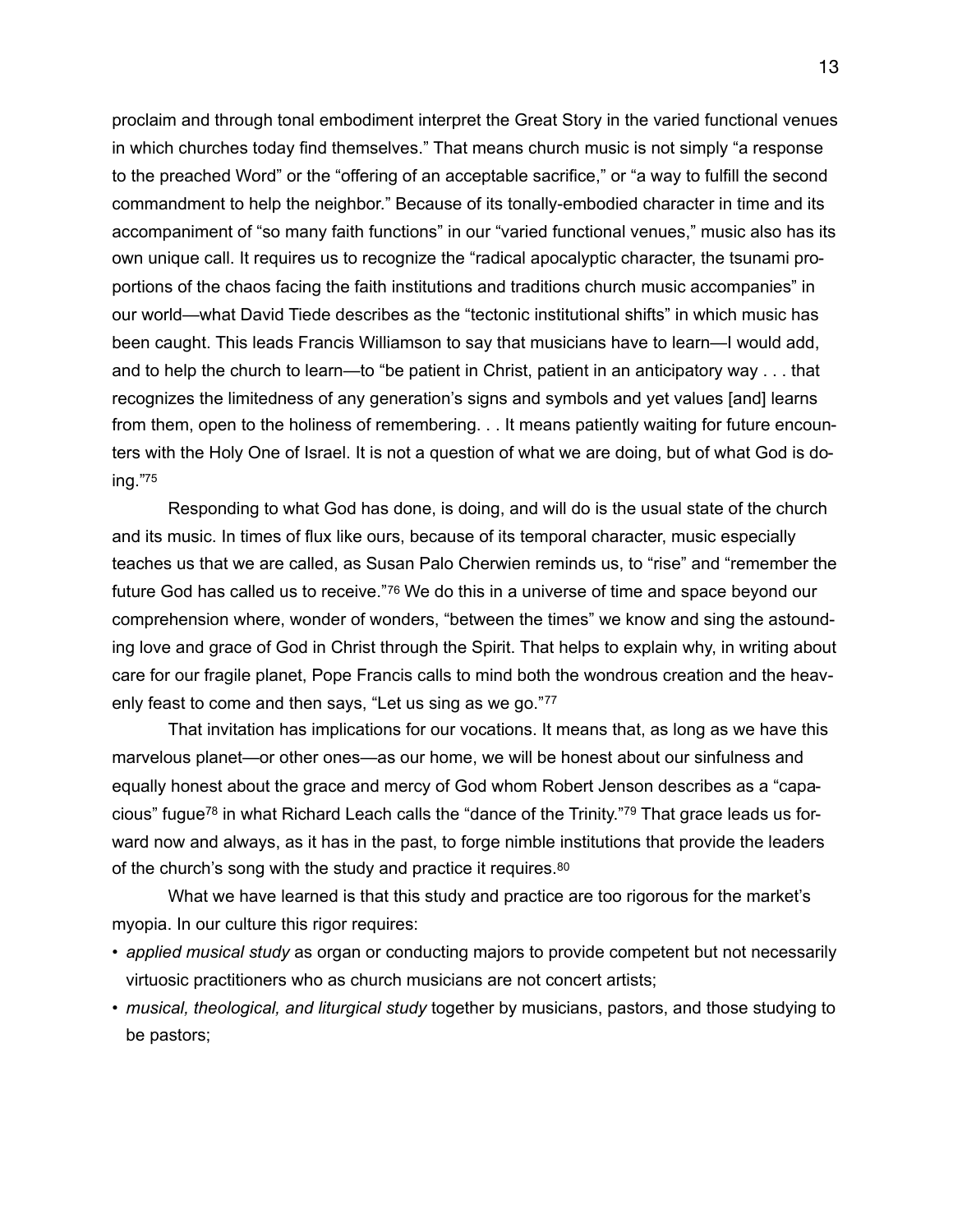- *access to the disciplines of a responsible college or university*—artistic, historical, scientific, linguistic, philosophical, mathematical—both for those called to lead the church's song and for those called to study it parallel to what theologians and liturgiologists do;
- all of the *resources schools provide* in classrooms, libraries, and studies along with all of the *resources churches provide* in their worship and other life together as laboratories from multiple traditions; and
- *money*, but not dependency upon nor control by money's presence or absence, nor by statical tabulations.

 We are called to "to ventures of which we cannot see the ending, by paths as yet untrodden, through perils unknown." We "rise" therefore and "remember the future God has called us to receive." Let us care for our neighbors and "sing as we go," with the study and practice the song requires.

<span id="page-13-0"></span>[1](#page-0-0) These people include Ruth Anderson, Philip Asgian, Jennifer Baker-Trinity, Michael Brown, Jon Campbell, Susan Palo Cherwien, Stanley Harpstead, Michael Hawn, Zebulon Highben, Robert Hunsicker, Charlotte Kroeker, Gordon Lathrop, Linda Martin, Peter Marty, John Mulder, David Partington, Gail Ramshaw, Paul Richardson, Gordon Rowley, Naomi Rowley, John Schwandt, David Tiede, Morgan Simmons, Samuel Torvend, Brian Wentzel, and Francis Williamson. My apologies to anyone I may have inadvertently omitted from this list.

 It should be added that, as has often happened before, at about the same time groups with no relationships or contacts with one another have asked me to address related topics. At this time at least four of these have nourished each other and, with variations, have stimulated common sections in the addresses. One of them is this one. The other three are "Why Paul Manz Still Matters," for the Concordia University Lectures in Church Music, River Forest, Illinois (October 22, 2019); "Manz and Hymn Singing Today," for the Manz Centenary Workshop at Mount Olive Lutheran Church, Minneapolis, Minnesota (October 26, 2019), and "Why We Sing, Why the Organ," for the Organ Rededication Celebration at St. John's Abbey, Collegeville, Minnesota (January 15, 2020).

<span id="page-13-1"></span><sup>[2](#page-0-1)</sup> Paul Westermeyer, "The Present State of Church Music," *Word & World XII:3 (Summer 1992): 214-220.* This issue was titled "Music in the Church." A recent issue of *Word & World* is titled "Beauty, Awe, and Wonder." The Editor asks, "Have We Lost Our Sense of Beauty and Wonder?" *Word & World* 39:1 (Winter 2019): 1. Though music comes up repeatedly, there is no article that addresses it specifically, even though one of the authors has written a book-length study about it: Mikka E. Anttila, *Luther's Theology of Music: Spiritual Beauty and Pleasure* (Berlin: De Gruyter, 2013).

<span id="page-13-2"></span>[3](#page-0-2) Paul Westermeyer, "The Present State of Church Music: Historical and Theological Reflections," *On the State of Church Music,* Thomas B. Milligan, ed. (Jefferson City: Center for Church Music, Carson-Newman College, n. d.), pp. 37-46.

<span id="page-13-3"></span>[4](#page-0-3) H. Richard Niebuhr, *Christ and Culture* (New York: Harper & Row, 1951).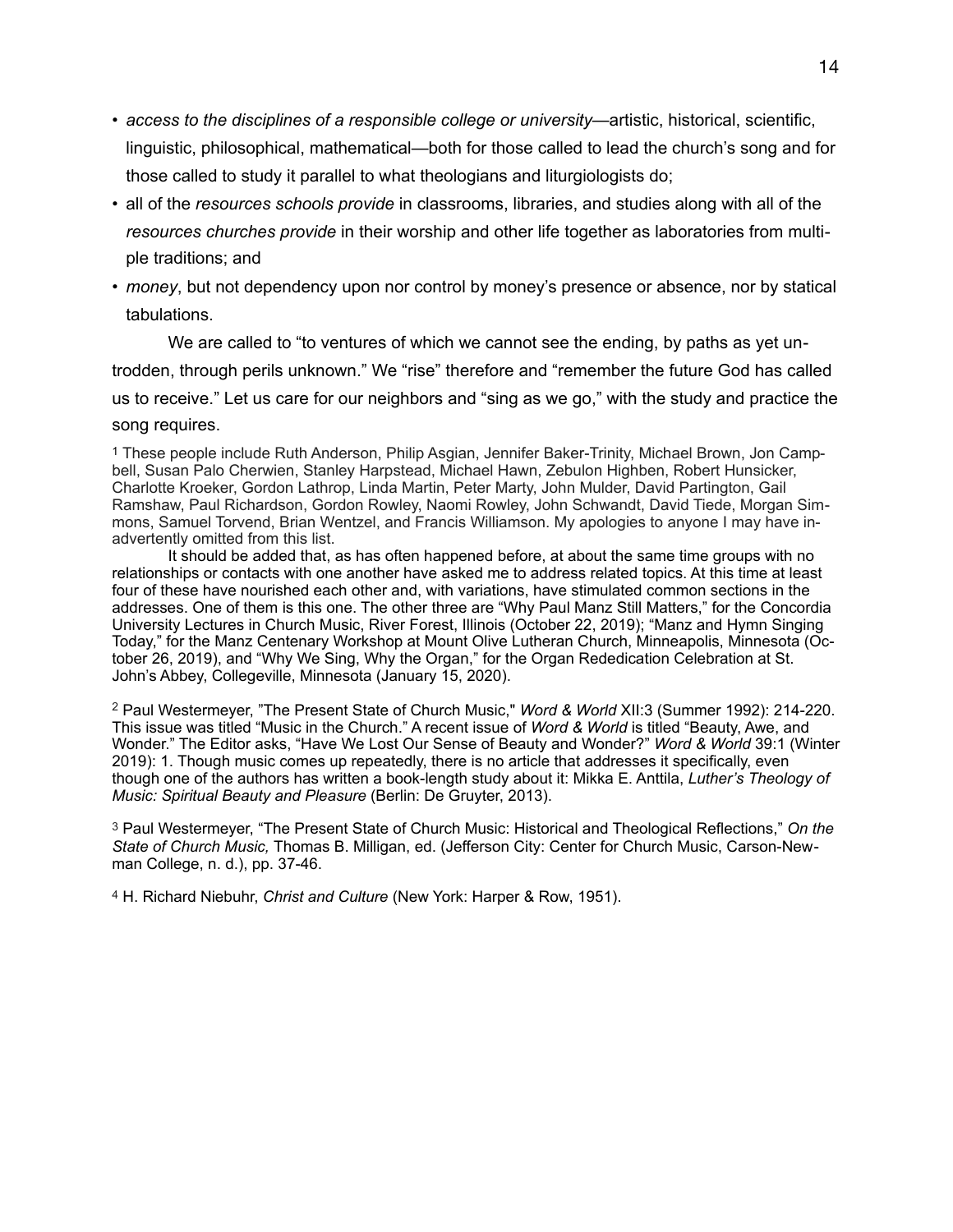<span id="page-14-0"></span>[5](#page-0-4) Studies by Francis Williamson include: "Church Music and Revelation" (Lancaster Theological Seminary, 1962), "The Lord's Song and the Ministry of the Church" (Union Seminary in the City of New York: Th.D, 1967), "Ears to Hear…Tongues to Sing…Church Music as Pastoral Theology" (unpublished, n. d.), and "Connectors: Music…Psalms…The Brain" (unpublished, n.d.).

 Priestly points to the most emphasized direction of a given perspective as being from humanity to God (priestly prayer or theotropric) and prophetic from God to humanity (prophetic proclamation or anthropotropic). The church type is more catholic in orientation, the sect type more given to splitting from the catholic whole. Christ and Culture in Paradox typifies Luther and Lutheran groups; Christ Above Culture, Aquinas, Catholic, and Anglican ones; Christ Against Culture, groups like Baptists, Anabaptists, Mennonites, Quakers, and Shakers; Christ of Culture, Abelard, Ritschl, and Gnosticism; and Christ the Transformer of Culture, Augustine, Calvin, the Wesleys, and Reformed and Methodist groups. All five types are related to the culture in various way, but are also all counter-cultural. Adding the top-down and left-right aspects of brain research adds additional insights. All of this bears on musical syntax and how music functions. It is no accident that Lutheran chorale singing has been heard as boldly proclamatory, that Reformed psalm singing was called the "Calvinist siren," that Anglican boy choirs have been called ethereal, or that African-American spirituals, an Asian prayer for peace, Amish singing, and "Praise and Worship" music do not sound alike. There are those who are critical of analytical grids like this, those who are supportive, those who argue about what the categories mean (my reading has taken on a life of its own and relates more or less closely to the Niebuhrian source), and those who want one or more additional categories. Whatever may be right or wrong about typological taxonomies of this sort, they help us see interrelated and inter-disciplinary emphases and influences on the church's music. All of these motifs tend to be present in some way in virtually every gathering of Christians and in the ways music functions at different points in services of worship. They are discernible as communal characteristics and responsibilities in the various confessional and ethnic streams of the church. To use them as tools of warfare against ourselves or one another, as in our idolatrous worship and stylistic wars, is to collapse into the fallen culture of the world's hatred and destruction.

<span id="page-14-1"></span> $6$  For a summary of this topic in relation to the church's song, see Samuel Torvend, "Common Table," a plenary address at the Association of Lutheran Church Musicians meeting in Portland, Oregon, on June 27, 2019. It will be published in a forthcoming issue of *CrossAccent.* 

<span id="page-14-2"></span><sup>[7](#page-1-0)</sup> Valerie Tarico, *How Evangelical Christianity's brand is all used up, [https://www.rawstory.com/2019/03/](https://www.rawstory.com/2019/03/evangelical-christianitys-brand-used/)* [evangelical-christianitys-brand-used/](https://www.rawstory.com/2019/03/evangelical-christianitys-brand-used/).

<span id="page-14-3"></span>[8](#page-1-1) See Andrew Root, *The Pastor in a Secular Age: Ministry to People Who No Longer Need a God* (Ada: Baker Academic, 2019).

<span id="page-14-4"></span><sup>[9](#page-1-2)</sup> See Harvey Cox, *The Market as God (Cambridge: Harvard University Press, 2017), comments related* to it by Stephanie Paulsell, "When the market is God," *The Christian Century* 134:12 (June 7, 2017): 35, and a review by Philip Hefner, *The Christian Century* 134:15 (July 19, 2017): 41. See also Andrea Tornielli and Giacomo Galeazzi, trans. Demetrio S. Yocum, *This Economy Kills: Pope Francis on Capitalism and Social Justice* (Collegeville: Liturgical Press, 2015).

<span id="page-14-5"></span><sup>[10](#page-1-3)</sup> Jim Wallis, *America's Original Sin: Racism, White Privilege, and the Bridge to a New America (Grand* Rapids: Brazos Press, 2016), p. 99.

<span id="page-14-6"></span>[11](#page-1-4) Ibid., pp.1-4.

<span id="page-14-7"></span><sup>[12](#page-1-5)</sup> Cher Myers, "Risen and wounded," The Christian Century 136:19 (September 11, 2019): 26.

<span id="page-14-8"></span><sup>[13](#page-2-0)</sup> Francis Williamson, e-mail (May 18, 2019).

<span id="page-14-9"></span>[14](#page-2-1) Paul Manz, *Praising God in Words and Music,* a sermon preached by Paul Manz at Wallace Memorial Presbyterian Church in Pittsburgh, Pennsylvania, sometime between 1983 and 1992.

<span id="page-14-10"></span><sup>[15](#page-2-2)</sup> Heather Josselyn-Cranson, *The Reason Why We Sing: Function and Congregational Song in Different Musical Traditions* (Ashland City: OSL Publications, 2916), p. 3.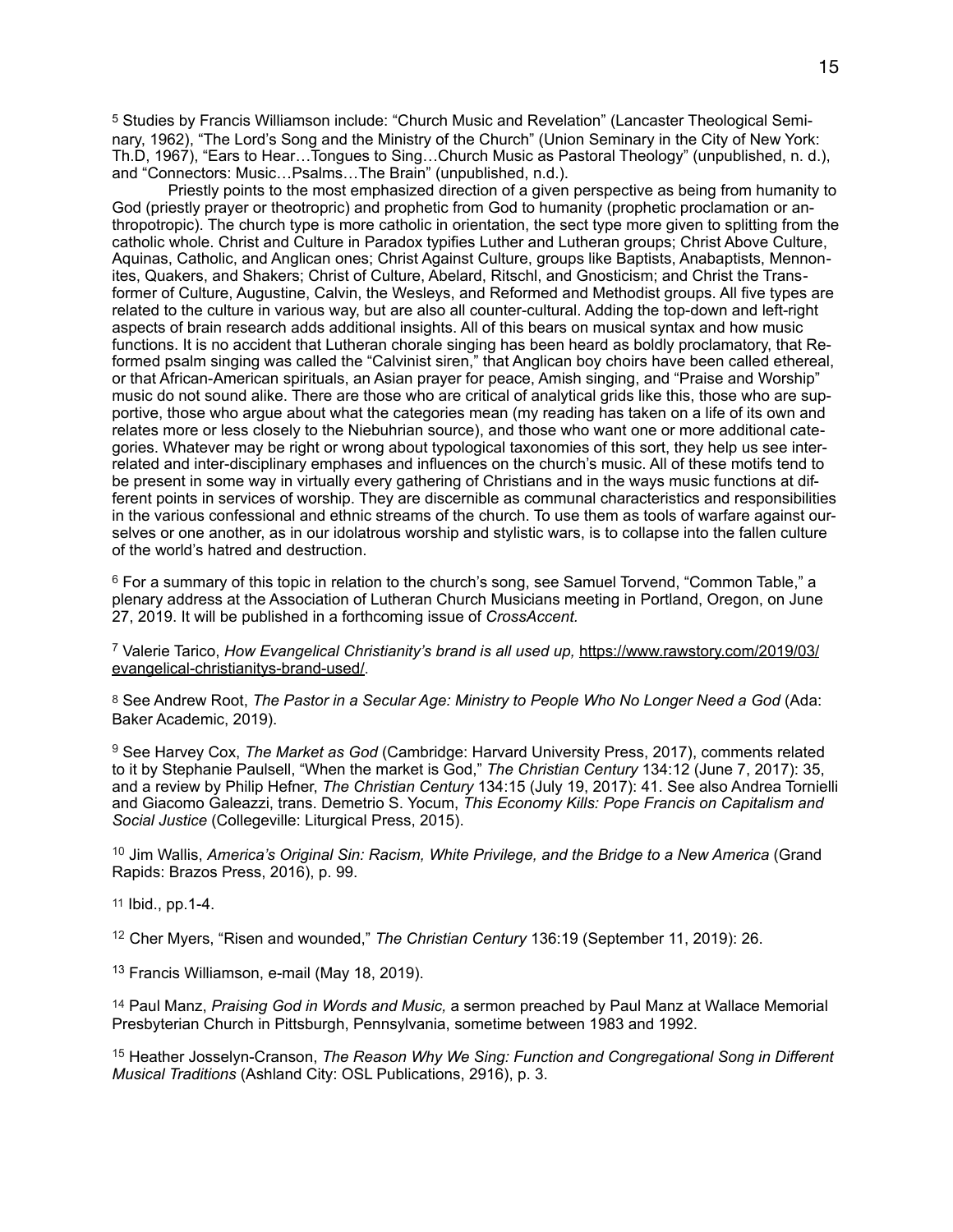<span id="page-15-0"></span>[16](#page-2-3) See Paul Westermeyer, *The Heart of the Matter: Church Music as Praise, Prayer, Proclamation, Story, and Gift* (Chicago: GIA, 2001).

<span id="page-15-1"></span><sup>[17](#page-2-4)</sup> Martin Luther, "Preface to the Babst Hymnal," *Luther's Works* [*LW*] (Philadelphia: Fortress Press, 1965), 53, p. 333. Michael Joncas notes this oral compulsion in his studies of music in the Old and New Testaments.

<span id="page-15-2"></span><sup>[18](#page-2-5)</sup> Martin Luther, "Preface to Georg Rhau's *Symphoniae iucundae* (1538), *LW* 53, pp. 321, 322, and 324.

<span id="page-15-3"></span>[19](#page-2-6) Aidan Kavanagh, *Elements of Rite: A Handbook of Liturgical Style* (New York: Pueblo Publishing Company, 1966), p. 31.

<span id="page-15-4"></span><sup>[20](#page-3-0)</sup> Joseph Gelineau, *Voices and Instruments in Christian Worship (Collegeville: The Liturgical Press,* [1962]), pp. 14-28.

<span id="page-15-5"></span> $21$  Ibid., pp. 27-28, including FN 23.

<span id="page-15-6"></span>[22](#page-3-2) Thu EnYu, "Preface 1" in I-to Loh, *Hymnal Companion to Sound the Bamboo: Asian Hymns in Their Cultural and Liturgical Contexts* (Chicago: GIA, 2011), pp. vii-viii.

<span id="page-15-7"></span><sup>[23](#page-3-3)</sup> Karl Barth, "The Doctrine of Reconciliation," *Church Dogmatics* IV, 3, Second Half, trans. G. W. Bromiley (Edinburgh: T. & C. Clark, 1962), p. 866.

<span id="page-15-8"></span><sup>[24](#page-3-4)</sup> Timothy Ware, *The Orthodox Church* (Middlesex: Penguin Books, 1973), pp. 269-274.

<span id="page-15-9"></span>[25](#page-3-5) The Sacred Congregation of Rites, *Musicam Sacram "*Instruction on Music in the Liturgy (March 5 1967),"<https://adoremus.org/1967/musicam-sacram>, 15, pp. 15-16. For studies of church music from a Roman Catholic perspective see Jan Michael Joncas, *From Sacred Song to Ritual Music: Twentieth-Century Understandings of Roman Catholic Worship Music* (Collegeville: The Liturgical Press, 1997), Anthony Ruff, *Sacred Music and Liturgical Reform: Treasures and Transformations* (Chicago: Hillenbrand Books, 2007), and Miriam Therese Winter, *Why Sing? Toward a Theology of Catholic Church Music* (Washington: The Pastoral Press, 1984).

<span id="page-15-10"></span> Winfred Douglas, rev. Leonard Ellinwood, *Church Music in History and Practice: Studies in the Praise* [26](#page-3-6) *of God* (New York: Charles Scribner's Sons, 1962), pp. 6-7.

<span id="page-15-11"></span><sup>[27](#page-3-7)</sup> Carlton R. Young, *Music of the Heart: John and Charles Wesley on Music and Musicians (Carol* Stream: Hope, 1995), p. 30.

<span id="page-15-12"></span>[28](#page-3-8) David W. Music and Paul A. Richardson, *I Will Sing the Wondrous Story: A History of Baptist Hymnody in North America* (Macon: Mercer, 2008). p. xi.

<span id="page-15-13"></span><sup>[29](#page-3-9)</sup> Hedwig T. Durnbaugh, *The German Hymnody of the Brethren 1720-1903* (Philadelphia: Brethren Encyclopedia, Inc., 1986), p. 1.

<span id="page-15-14"></span><sup>[30](#page-4-0)</sup> John L. Bell, *The Singing Thing: A Case for Congregational Song"* (Chicago: GIA, 2000).

<span id="page-15-15"></span>[31](#page-4-1) James H. Cone, *The Spiritual and the Blues: An Interpretation* (New York: The Seabury Press), p. 3.

<span id="page-15-16"></span><sup>[32](#page-4-2)</sup> Tony Barr, "The Bernard Huijbers-Huub Oosterhuis Collaboration," The Hymn 70:1 (Summer 2019): 14.

<span id="page-15-17"></span><sup>[33](#page-4-3)</sup> Joseph P. Swain, *Sacred Treasure* (Collegeville: Liturgical Press, 2012), p. 6.

<span id="page-15-18"></span>[34](#page-4-4) Quoted in Walter E. Buszin, "Luther on Music," *Lutheran Society for Worship, Music and the Arts*, Pamphlet Series, No. 3, ed. Johannes Riedel (Saint Paul: North Central Publishing Company, 1958), p. 8.

<span id="page-15-19"></span> For a detailed study of music in relation to time, see Jeremy S. Begbie, *Theology, Music and Time* [35](#page-4-5) (Cambridge: Cambridge University Press, 2000).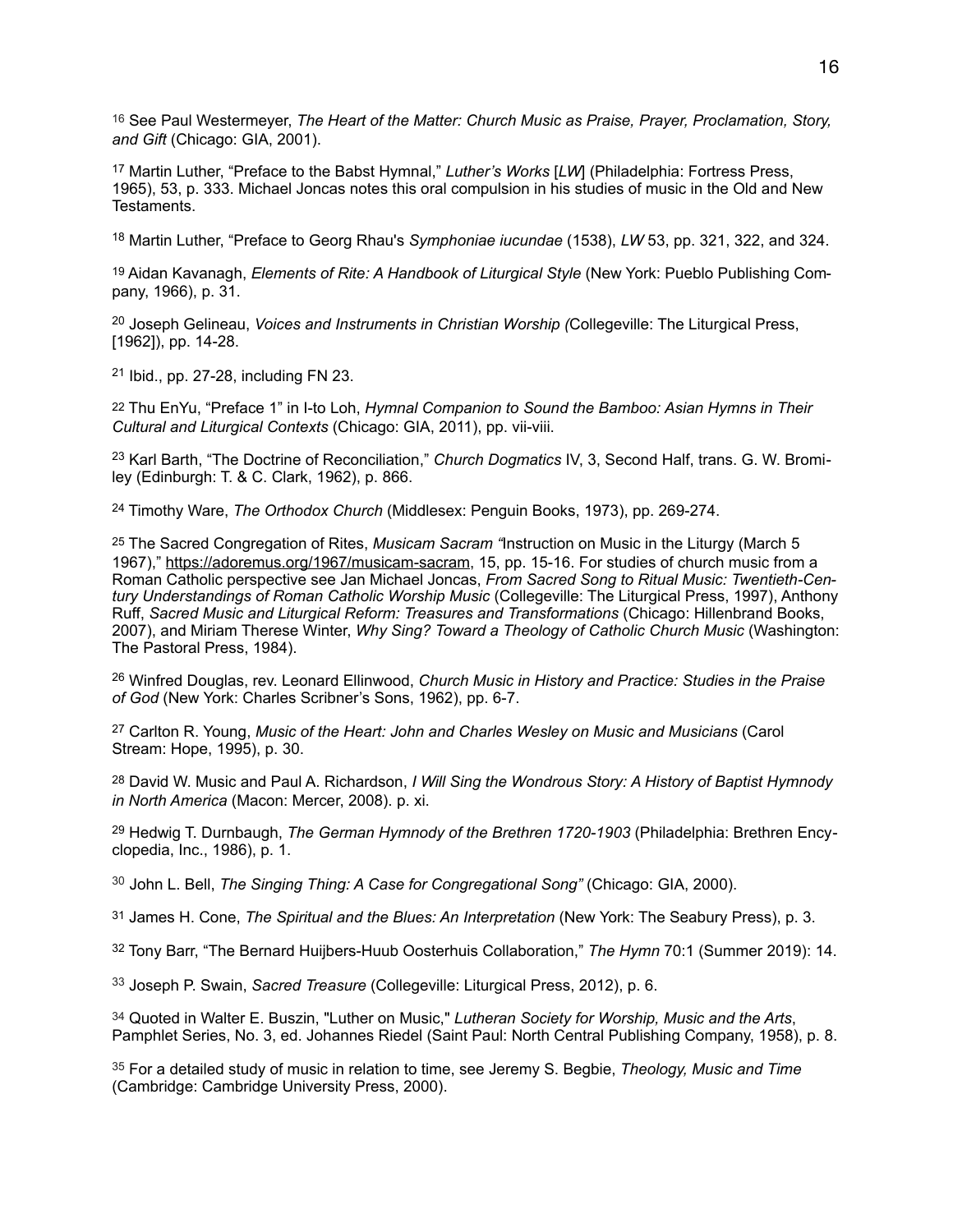<span id="page-16-0"></span>[36](#page-4-6) Neil Johnston has conducted informative forums about this topic at various places, among them the Lutheran Church of the Resurrection in Roseville, Minnesota.

<span id="page-16-1"></span> $37$  In 1563 at the twenty-third session of the Council of Trent. The word "seminary" was first used seven years earlier by Reginald Pole, the Archbishop of Canterbury in his plan for the training of clergy in the restoration of Catholicism under Mary Tudor. See Justo L. González, *The History of Theological Education* (Nashville: Abingdon Press, 2015), pp. 80-81.

<span id="page-16-2"></span>[38](#page-5-1) González, p. xi.

<span id="page-16-3"></span>[39](#page-5-2) Ryan P. Bonfiglio, "Classroom of the Church, Recovering the Cathedral Model of Theological Education," *The Christian Century* 136:4 (February 13, 2019): 22.

<span id="page-16-4"></span> $40$  González, p. 81.

<span id="page-16-5"></span><sup>[41](#page-5-4)</sup> Thanks to Zebulon Highben for this helpful analysis.

<span id="page-16-6"></span>[42](#page-5-5) Contrary to Protestant rhetoric, clericalism is not only a Roman Catholic problem. Protestant pastors steal the people's parts at worship more than Catholic priests do.

<span id="page-16-7"></span><sup>[43](#page-5-6)</sup> See Marc Kolden, *The Christian's Calling in the World* (Luther Seminary: Centered Life-Work, 2001) and William C. Placher, ed., *Callings: Twenty Centuries of Christian Wisdom on Vocation* (Grand Rapids: Eerdmans, 2005).

<span id="page-16-8"></span><sup>[44](#page-5-7)</sup> See, for example, Paul G. Monson, "The Idea of a Seminary?", *Church Life Journal*, https:churchlifejournal.nd.edu/articles/the-idea-of-a-seminary/…zGayfGUjbldSrkGXYCclplnY7VbexLVS43HqGH281mTf-Ys4fk& hsmi=78080937. I am grateful to Charlotte Kroeker for alerting me to this article.

<span id="page-16-9"></span>[45](#page-6-0) Louis F. Benson, *The Hymnody of the Christian Church: The Lectures on "The L. P. Stone Foundation" Princeton Theological Seminary 1926* (Philadelphia: Westminster Press, 1927), p. 15.

<span id="page-16-10"></span>[46](#page-6-1) Ibid. p. 16.

<span id="page-16-11"></span> Thanks to Paul Richardson (e-mail [June 6, 2019]) for sending me the *Hymn Society Bulletin* of July, [47](#page-6-2) 1929, with this information.

<span id="page-16-12"></span>[48](#page-6-3) Again, thanks to Paul Richardson (e-mail [June 12, 2019]) for sending me the *Hymn Society Bulletin* of December 26, 1939, with this information.

<span id="page-16-13"></span><sup>[49](#page-6-4)</sup> [American Guild of Organists], Committee on Seminary and Denominational Relations, *Graduate Programs in Sacred/Church Music* (2010), [https://www.agohq.org/wp-content/uploads/2013/08/Graduate](https://www.agohq.org/wp-content/uploads/2013/08/GraduateChurchMusicPrograms.pdf)-[ChurchMusicPrograms.pdf](https://www.agohq.org/wp-content/uploads/2013/08/GraduateChurchMusicPrograms.pdf).

<span id="page-16-14"></span><sup>[50](#page-6-5)</sup> See Paul Westermeyer, "School of Sacred Music, Union Theological Seminary, New York City," The *Canterbury Dictionary of Hymnology,* [www.hymnology.org.uk/dictionary/Welcome](http://www.hymnology.org.uk/dictionary/Welcome) (May, 2013).

<span id="page-16-15"></span>[51](#page-6-6) See Paul Westermeyer "Luther Seminary," *The Canterbury Dictionary of Hymnology,* [www.hymnolo](http://www.hymnology.org.uk/dictionary/Welcome)[gy.org.uk/dictionary/Welcome](http://www.hymnology.org.uk/dictionary/Welcome) (May, 2013).

<span id="page-16-16"></span> $52$  Peter Marty, e-mail (June 6, 2019).

<span id="page-16-17"></span><sup>[53](#page-7-1)</sup> Psalter Hymnal (Grand Rapids: CRC Publications, 1987).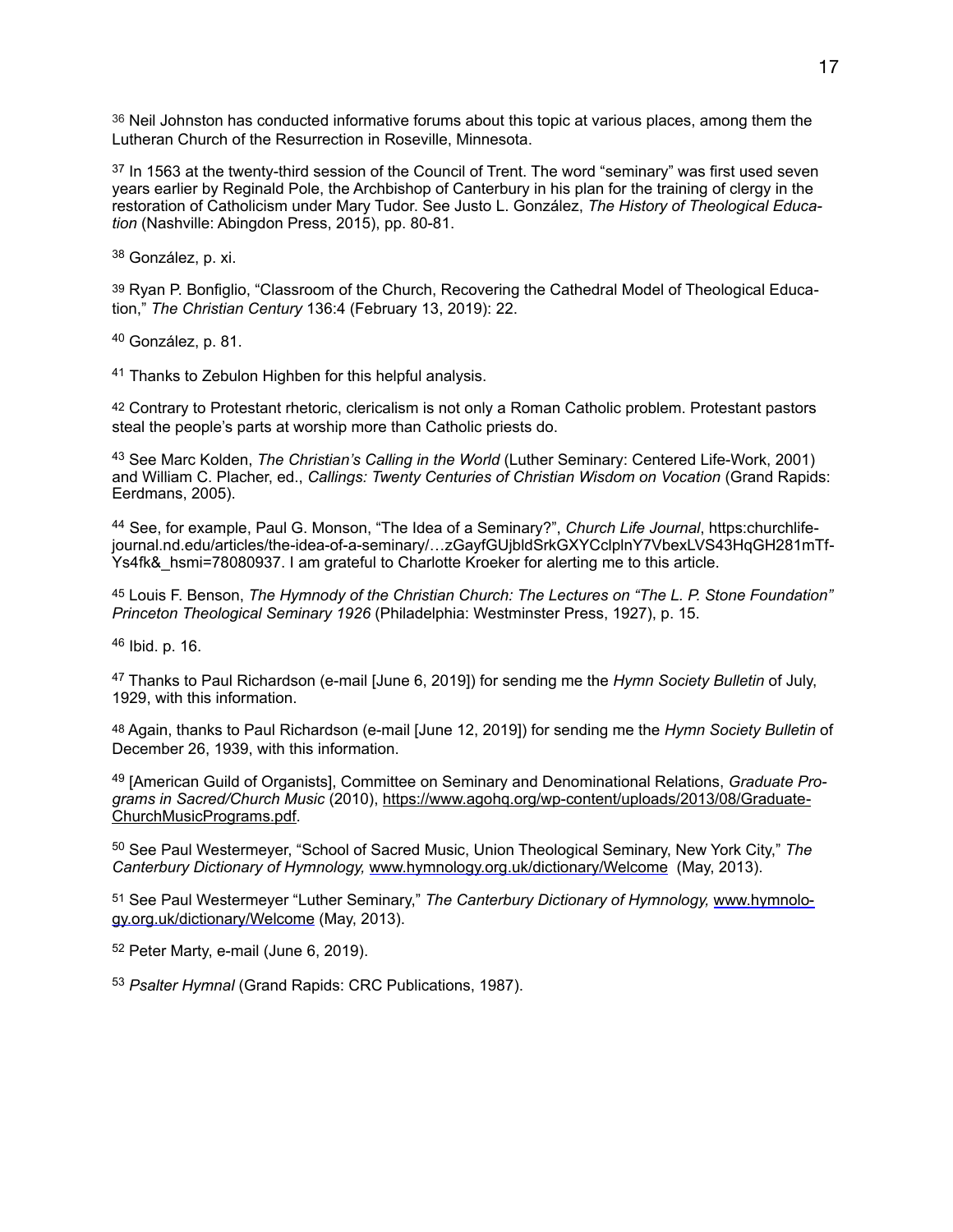<span id="page-17-0"></span>[54](#page-7-2) When the University of Oklahoma recently announced it was closing its American Organ Institute, alumnus Nolan Reilly noted "our rate of giving" and said, "I don't see how this is a financial issue for the university." Whether money was used as an excuse and whether or not this decision was about lack of vision, a public university cannot and should not be judged by the standards of the church. And it is not fair for the church to depend upon public universities for music and then criticize their decisions to omit it. When the church assumes the culture is the church these problems arise, and the church has to address them. It cannot expect other institutions to do that.

<span id="page-17-1"></span>[55](#page-7-3) When the music faculty was cut at Luther Seminary, six systematic theologians remained. Theologians are very important, but so are those who study the church's music. Imbalance signals a lack of health.

<span id="page-17-2"></span> $56$  This kind of discrimination is not as serious as racism or its allies like sexism and homophobia, but discrimination against anyone or any group is discrimination against everyone and every group.

<span id="page-17-3"></span>[57](#page-8-0) Power is, of course, part of all positions of responsibility, in and out of the church. But if power is the control, trouble is inevitable. It skews everything. It leads pastors to think they are CEOs who can neglect the communal dimensions of their ordination vows. Musicians who figure out how to amass power to themselves do a greater disservice because they do not have to consider the whole picture as pastors have to do. See Paul Westermeyer, *The Church Musician Revised Edition* (Minneapolis: Augsburg Fortress, 1997), pp. 92-93.

<span id="page-17-4"></span>58 See "Oral History Project," Twin Cities American Guild of Organists, Archives, [www.tcago.org/](http://www.tcago.org/).

<span id="page-17-5"></span><sup>[59](#page-9-0)</sup> As in its proto-musical communal confession of sins (for example, *Evangelical Lutheran Worship* [Minneapolis: Augsburg Fortress, 2006], p. 95), and in hymns where it springs into more obvious musical form (for example, "Forgive Our Sins As We Forgive," *Evangelical Lutheran Worship*, # 605).

<span id="page-17-6"></span>[60](#page-9-1) See Alexander Schmemann, *For the Life of the World: Sacraments and Orthodoxy* (St. Vladimir's Seminary Press, 1973).

<span id="page-17-7"></span> $61$  See Mark 16:7 and Jaroslav Vaida's hymn "Christ Goes Before," with Carl Schalk's tune RIVERSIDE, commissioned by Ascension Lutheran Church, Riverside, Illinois.

<span id="page-17-8"></span> $62$  This study is more or less visible and more or less organized. It includes the private lessons church musicians give; the sharing they do with one another; the activity of church choirs and choral organizations beyond the local parish as in college choirs and the National Lutheran Choir; the work of denominational groups like the Association of Lutheran Church Musicians as well as cross-denominational ones like the American Guild of Organists and the Hymn Society in the United States and Canada; single and multiple sessions in forums and courses at local churches; more highly-organized annual events like the Bach Tage at Mount Olive Lutheran Church in Minneapolis, Minnesota; and organizations that have developed to fill the need like the Church Music Institute in Dallas, Texas, and the Center for Church Music in River Forest, Illinois. This activity has not always been noted in historical studies, though antecedents like the singing schools that developed in the United States in the eighteenth century and extended well into the nineteenth have been studied and are well-known.

<span id="page-17-9"></span>[63](#page-9-4) See Martin E. Marty, "Chaos and Endurance," *Sightings*, [divsightings@gmail.com](mailto:divsightings@gmail.com) (September 9, 2019).

<span id="page-17-10"></span><sup>[64](#page-9-5)</sup> See Dietrich Bonhoeffer, *Life Together*, trans. John W. Doberstein (New York: Harper & Brothers, 1954), or the edition in *Dietrich Bonhoeffer's Works, Volume 5*, trans. Daniel W. Bloesch and James H. Burtness (Minneapolis: Fortress Press, 1996).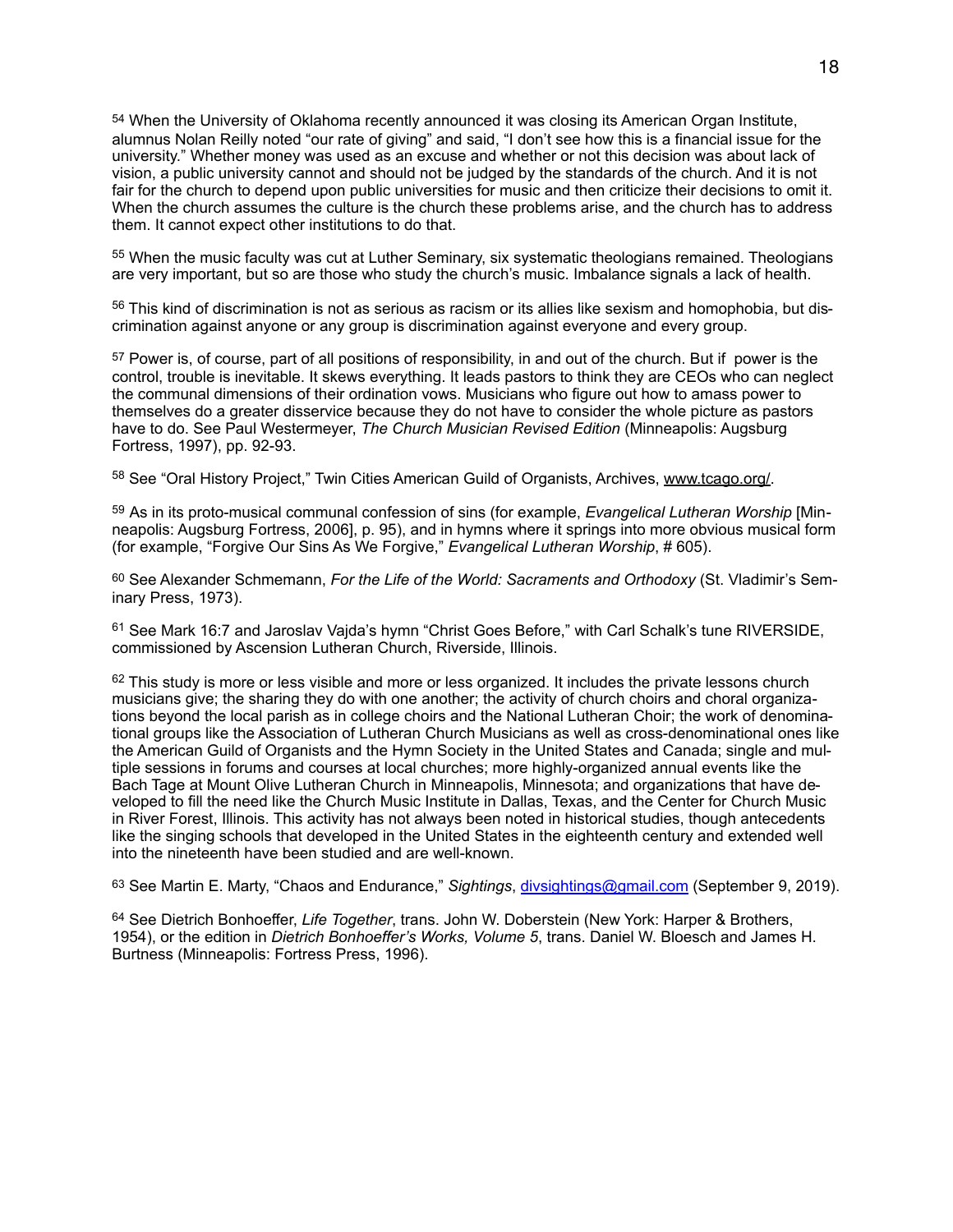<span id="page-18-0"></span>[65](#page-10-0) This amnesia coupled with the abandonment of the MSM and musical study in 2013 deny Luther Seminary's Lutheran heritage. These moves are easier to understand in a Reformed tradition which has a more ambivalent attitude toward music, but they do not fit a Lutheran school. (For a comparison of the Reformed and Lutheran streams see Paul Westermeyer, "What Shall We Sing in a Foreign Land? Theology and Cultic Song in the German Reformed and Lutheran Churches of Pennsylvania, 1830-1900" [Ph. D. Dissertation: University of Chicago, 1978]). At Luther Seminary the battles between confessional and pietistic Lutherans took on a perverted Reformed character and made music and musicians scapegoats so that driving the School into debt, which had nothing to do with music, could be easily used without much resistance to remove music. That explanation is helpful, but it needs to be held in tension with the more Lutheran part of the Seminary's history that has included some remarkable music faculty like Sircom. These include John Dahle as one of the original full-time faculty members, F. Melius Christiansen, Lawrence Field, Larry Fleming, Kathryn Moen, Gerhardt Cartford, Mark Sedio, and the whole Music Department at St. Olaf College for the MSM degree. John Ferguson, Anton Armstrong, Robert Scholz, Cora Scholz, and Catherine Rodland were among those more closely involved in the MSM, but they were not the only teachers available to MSM students.

 The importance of musicians in the church extends across the church's history into the Old Testament. Lutherans gratefully received and developed this heritage. Chad Fothergill is working on a doctoral dissertation at Temple University about this. His dissertation concerns the social and vocational history of Lutheran Cantors from 1525 to 1750. He is assembling and reporting on a massive set of resources about Cantors and their importance. It will likely uncover conflicts in which music was a casualty, as well as the influence of disputes with long-term results. See also Michael Maul, trans. Richard Howe, *Bach's Famous Choir: The Saint Thomas School in Leipzig, 1212-1804* (Woodbridge: The Boydell Press), pp. 144ff.

<span id="page-18-1"></span>[66](#page-10-1) See Barth's quote above at FN 23.

<span id="page-18-2"></span>[67](#page-10-2) Bernard Huijbers makes this important point: "Liturgy is not a sing-along, not a concert hall, but a place where a community finds a creative voice in shaping worship." See Tony Barr, "The Bernard Huijbers-Huub Oosterhuis Collaboration," 14.

<span id="page-18-3"></span>[68](#page-11-0) See Debra Dean Murphy, "Reading Genesis in a dying world," *The Christian Century*, 136:9 (October 23, 2019): 51.

<span id="page-18-4"></span>[69](#page-11-1) A church choir rehearsal I recently conducted for David Cherwien when he was on vacation reminded me about this. After the rehearsal members of the choir told me how thankful they are for the goodness, health, and wholeness singing in the choir brings—a perception replicated in every church choir I've conducted. Members of congregations I've served have told me the very same thing about their singing in the whole assembly.

<span id="page-18-5"></span> $70$  Rita Powell, "Sermon Preached at the Opening Eucharist [of the 2019 Boston Conference of the Association of Anglican Musicians], Trinity Church Copley Square, Sunday, June 30," *The Journal of the Association of Anglican Musicians* 28:6 (July August 2019): 4.

<span id="page-18-6"></span>[71](#page-11-3) These attempts are subtle, not so subtle, come from in and out of the church, are not all generated by the same motivations, and need to be sorted out. Rodrigo Duterte's attacks on the church itself—and therefore on its music—in the Philippines are obvious ones from the outside. Ulrich Zwingli's removal of music from the church in sixteenth-century Zurich came from inside the church and was generated by what he perceived to be positive reasons that supported the church. Quakers represent a similar move. In our period attacks that consciously and unconsciously support or do not support the church and its music point to our "chaos" and "tectonic institutional shifts."

<span id="page-18-7"></span><sup>[72](#page-11-4)</sup> Probably Psalms 115-118.

#### <span id="page-18-8"></span>[73](#page-11-5) Matthew 26:30

<span id="page-18-9"></span>[74](#page-11-6) From the Litany at Evening Prayer, *Evangelical Lutheran Worship*, p. 317, by Eric Milner-White, Dean of York (1884-1963) in his *Daily Prayers* (1942) as the "Prayer of Abraham." (I am grateful to Susan Palo Cherwien for the Milner-White source, e-mail [May 23, 2019]).